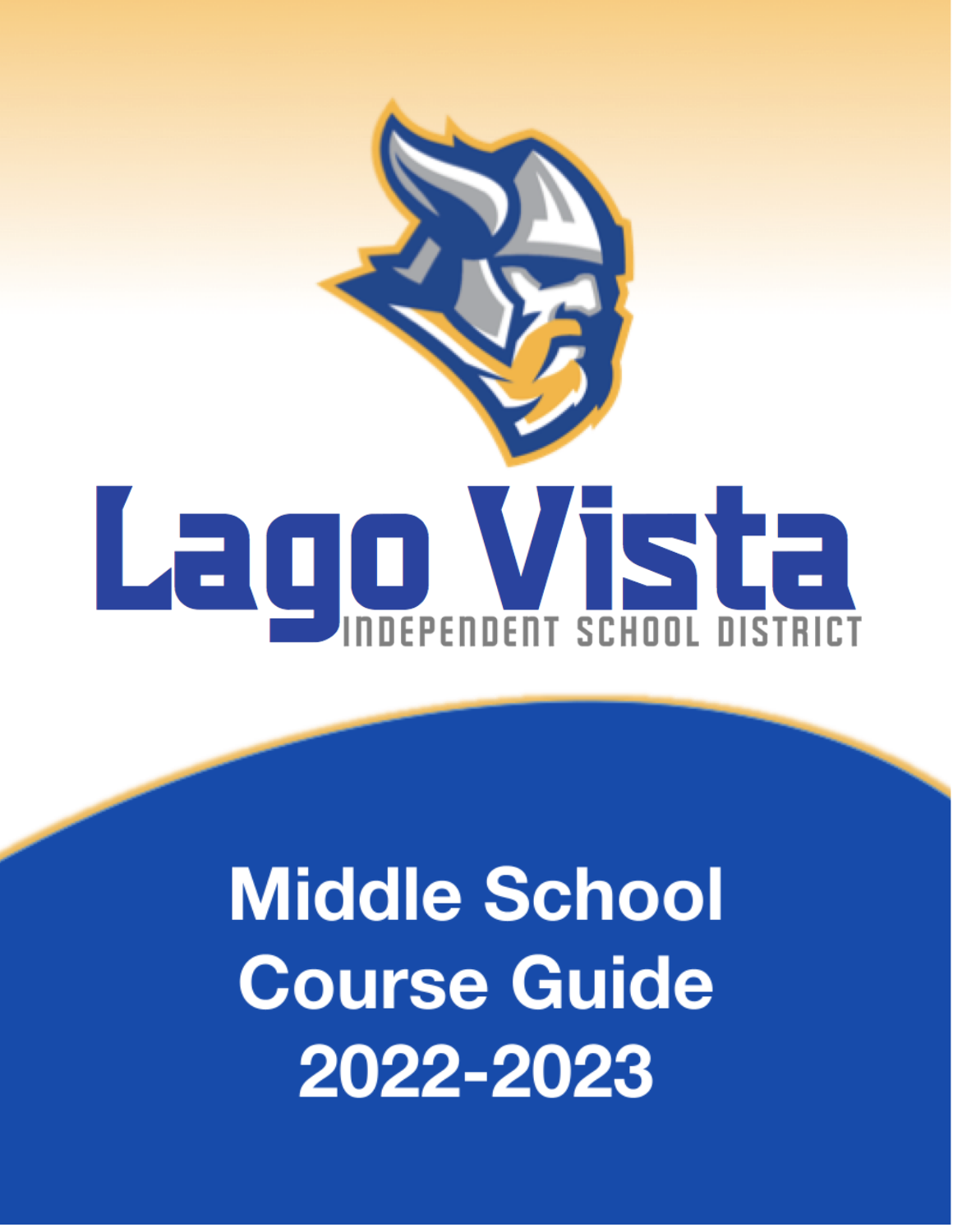## **Lago Vista Independent School Guide Middle School Course Guide**

### **LAGO VISTA MIDDLE SCHOOL**

Eric Holt, *Principal* Kim Bentley, *Assistant Principal* April Woodburn, *Counselor*

### **BOARD OF TRUSTEES**

Laura Vincent, *President* Greg Zaleski, *Vice President* Isai Arredondo, *Secretary* Jerrell Roque, *Trustee* Rich Raley, *Trustee* David Scott, *Trustee* Kevin Walker, *Trustee*

### **SUPERINTENDENT OF SCHOOLS**

Darren Webb

### **ADMINISTRATION**

Dr. Suzy Lofton-Bullis, *Deputy Superintendent* Jason Stoner, *Director of Finance* Heather Kercheville, *Director of Special Education* Michelle Jackson, *Director of Student Support* Russell Maynard, *Director of Technology* Eric Holt, *Principal of Lago Vista Middle School* Bonnie Sullivan, *Principal of Lago Vista Intermediate School* Kerri Walker, *Principal of Lago Vista Elementary School* Craten Phillips, *Athletic Director*

### **DISTRICT MISSION STATEMENT**

Lago Vista ISD will equip students for the rigors of the 21<sup>st</sup> century by preparing them for a global-based digital economy. Lago Vista ISD will be recognized as a leader in educational innovation through technology, facilities, curriculum, volunteerism, and instruction.

It is the policy of Lago Vista Independent School District not to discriminate on the basis of race, color, national origin, sex or handicap in any programs, services or activities as required by Title VI of the Civil Rights Act of 1964, as amended; Title IX of the Education Amendments of 1972; and Section 504 of the Rehabilitation Act of 1973, as amended. For information about your rights, or grievance procedures, contact Darren Webb, *Superintendent, 8039 Bar-K Ranch Road, Lago Vista, TX 78645, (512) 267-8300.*

Es norma de Lago Vista Distrito Escolar Independiente de no discriminar por motives de raza, color, origen nacional, sexo o impedimento, en sus programas, servicios o actividades, tal como lo requieren el Título VI de la Ley de Derechos Civiles de 1964, según enmienda; el Titulo IX de las Enmiendas en la Educación, de 1972, y la Sección 504 de la Ley de Rehabilitación de 1973, según enmienda. Para información sobre sus derechos o procedimientos para quejas, comuníquese con Darren Webb, Superintendente, 8039 Bar-K Ranch Road, Lago Vista, TX 78645, (512) 267-8300.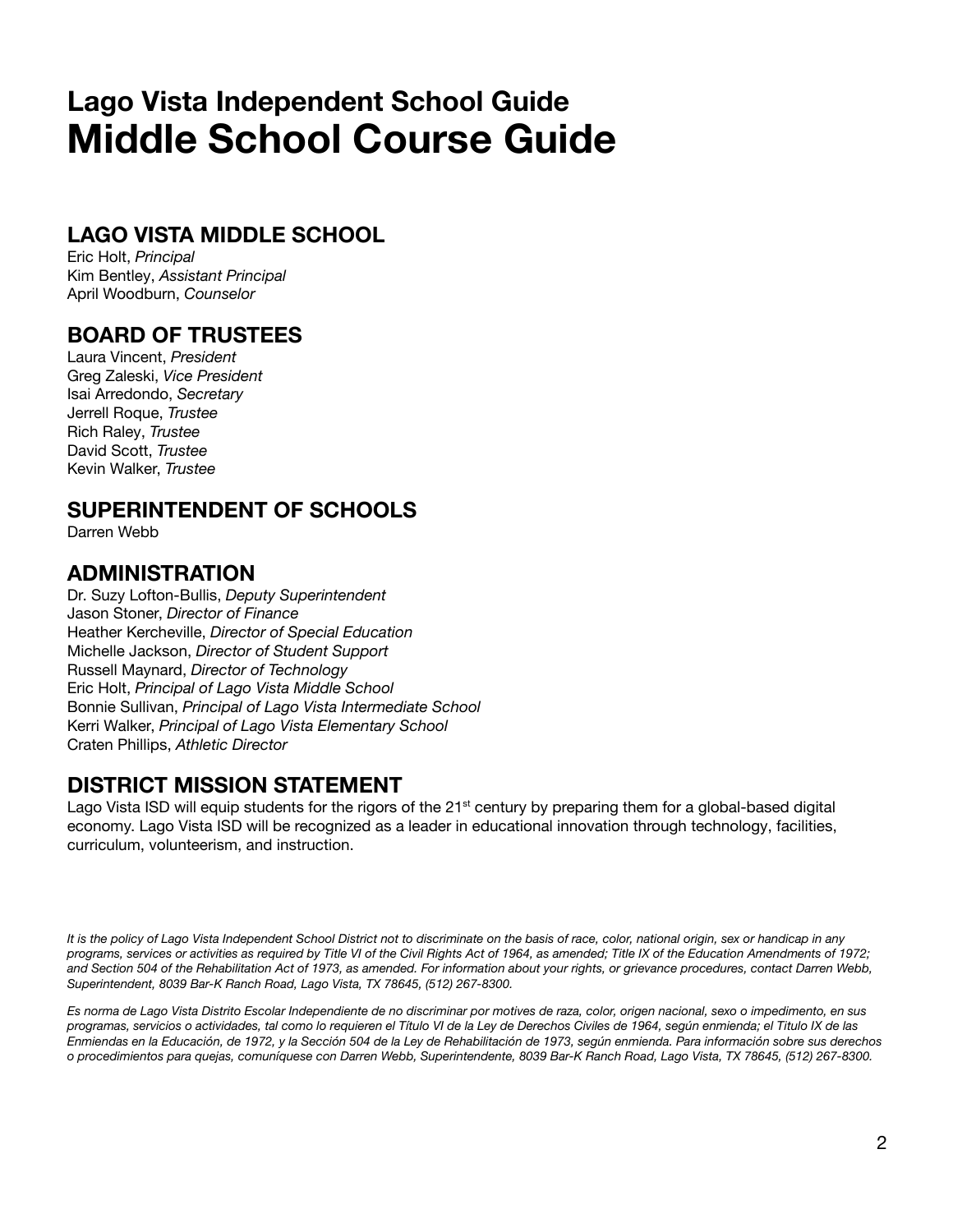

## **LAGO VISTA INDEPENDENT SCHOOL DISTRICT**

P.O. Box 4929 Lago Vista, TX 78645 (512) 267-8300 • (512) 267-8304 (Fax)

Dear Parents and Students,

Lago Vista Independent School District is proud to offer an academic program designed to prepare all students for success on the path to high school graduation and beyond. At the secondary level, students have the opportunity to choose from a full range of courses, including advanced academics, an array of career and technology programs, fine arts, and a comprehensive selection of elective courses.

In middle school and high school, reviewing and selecting courses is the most important step in planning an academic program of study. This course guide is provided to assist students and parents in making wise decisions concerning programs and course choices. Please carefully review the information in this guide prior to course selection for the upcoming year. Students are urged to discuss their course choices with their parents and to consider how certain courses meet their individual goals, graduation requirements, and expectations for college and/or career.

**It is extremely important that students and parents give careful consideration to selecting appropriate courses.** The choices that students make on spring course selection sheets determine the master schedule and teacher assignments for the upcoming year. Please understand that insufficient course enrollment may result in a particular course being removed from the master schedule, so it is important to pay attention to alternate elective choices during the course selection process. The campus reserves the right to cancel any course offering if a minimum student enrollment requirement is not met or if a certified staff member is not available to teach the course.

Lago Vista ISD staff will help inform, monitor, and advise students and parents regarding programs of study and graduation requirements, but it is ultimately the responsibility of both students and parents to select courses that meet individual goals and graduation plan requirements. If you have any questions, or need more information about the various resources, services, and programs available, you are encouraged to contact the campus counselor.

With careful and thoughtful planning, along with strong communication with teachers, counselors, administrative staff and parents, secondary students will be well on their way to achieving success in their academic pursuits at Lago Vista ISD.

Sincerely,

Suzy Kopton-Bullis

Dr. Suzy Lofton-Bullis Deputy Superintendent Lago Vista ISD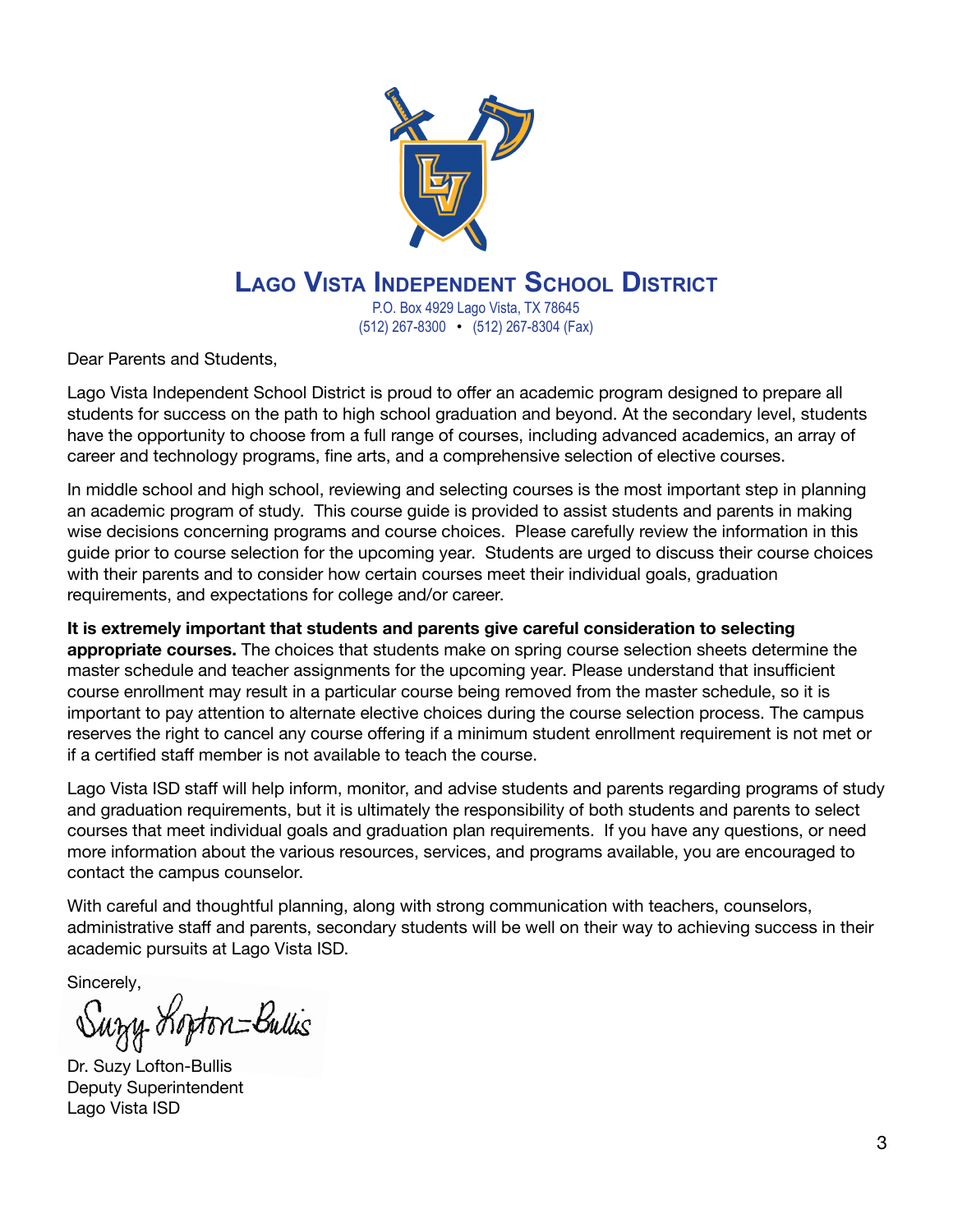## **Scheduling Information**

### **Course Selection & Availability**

Courses are offered according to student need and teacher availability. It is very important that students and parents give careful consideration to selecting appropriate courses each spring in preparation for the following year.

The choices students make on the course selection sheets determine the master schedule of course offerings available. The master schedule determines teacher assignments. Though never perfect, it is designed to maximize student opportunities and minimize scheduling conflicts. Master schedule changes may be affected by insufficient course enrollment or instructor availability. Students should pay particular attention to the alternate electives they select during the course selection process. To avoid schedule conflicts, a student may be placed in one or more of his or her alternate selections.

### **Schedule Corrections**

Schedule corrections will be considered during the first week of school for the following reasons only:

- The student does not have the prerequisites for a course.
- Course was previously TAKEN (e.g., through summer school, transfer coursework, correspondence courses, credit by examination, etc.)
- A data entry error made by the school (e.g. two first period classes, a schedule that does not contain the full number of classes, etc.)
- Student has been dismissed from a program where approval must be granted for placement.

Schedule corrections do not require a parent signature.

### **Consideration of Course Change Requests**

After the initial student course selections are made during the spring semester, any request to change a course for reasons other than those listed above will only be considered in the event of a compelling educational circumstance and will require administrator approval and a parent confirmation. These requests must be submitted to the Guidance Office no later than **July 15th.** Course change requests submitted prior to the deadline will be considered in the order that they are received and will be subject to course availability and master schedule flexibility.

In order to schedule efficiently and effectively, student courses will not be changed to select different teachers, lunch periods, or an alternate elective. Please see the exit guidelines for College Readiness for information on course-level changes.

## **Middle School Instructional Program**

Lago Vista Middle School provides middle school students with a well-balanced, rigorous curriculum that **meets and exceeds** the requirements set forth by the Texas Education Agency (TEA).

A key focus of the Lago Vista ISD middle school academic program is to make certain all students are prepared for the high school curriculum by focusing on the attainment of the essential skills in English language arts, mathematics, science, and social studies.

In addition to certain required courses, students may choose optional courses (electives) in fine arts, languages other than English, technology applications, and physical education. Elective course offerings may vary from year to year based upon student requests and staff availability.

The instructional program delivered at Lago Vista Middle School is based on the official standards defined by the state, known as the Texas Essential Knowledge and Skills (TEKS), and the College and Career Readiness Standards (CCRS), developed in collaboration between TEA and the Texas Higher Education Coordinating Board (THECB). The learning standards set forth in the TEKS and CCRS are designed to represent a full range of knowledge and skills that students need to succeed in entry-level college courses, as well as in a wide range of majors and careers. By implementing these required standards, our schools will advance the mission of Texas to develop college and career ready students.

Core academic teachers at the middle school receive training to advance preparedness for advanced coursework through College Readiness Institutes, as well as through locally developed training. These professional development opportunities equip teachers with the strategies and tools they need to engage their students in active, high-level learning, thereby ensuring that every student develops the skills, habits of mind, and concepts they need to succeed in post-secondary opportunities.

## **General Information**

### **Attendance**

It is important to note that poor attendance adversely affects grades. To receive credit or a final grade in a class, a student in kindergarten–grade 12 must attend at least 90% of the days the class is offered. By failing to meet state minimum standards for days in class, students lose credit for the class even if a passing grade is earned. Please refer to the LVISD Student Handbook for additional information.

### **Eligibility Requirements for UIL Activities**

Lago Vista ISD competes in a number of academic and athletic extra-curricular activities to provide enrichment opportunities for students. To participate, students must maintain academic eligibility. To do so, students must maintain a grade of 70% or higher in all academic subjects other than UIL exempt or locally exempt advanced courses.

Districts may identify additional honors courses in the subject areas of English language arts, mathematics, science, social studies, economics, or a language other than English for the purposes of extracurricular eligibility, but must identify such courses before the semester in which any exemptions related to extracurricular activities occur.

Lago Vista ISD values academic rigor and relevance in student course work and upholds higher standards than the UIL in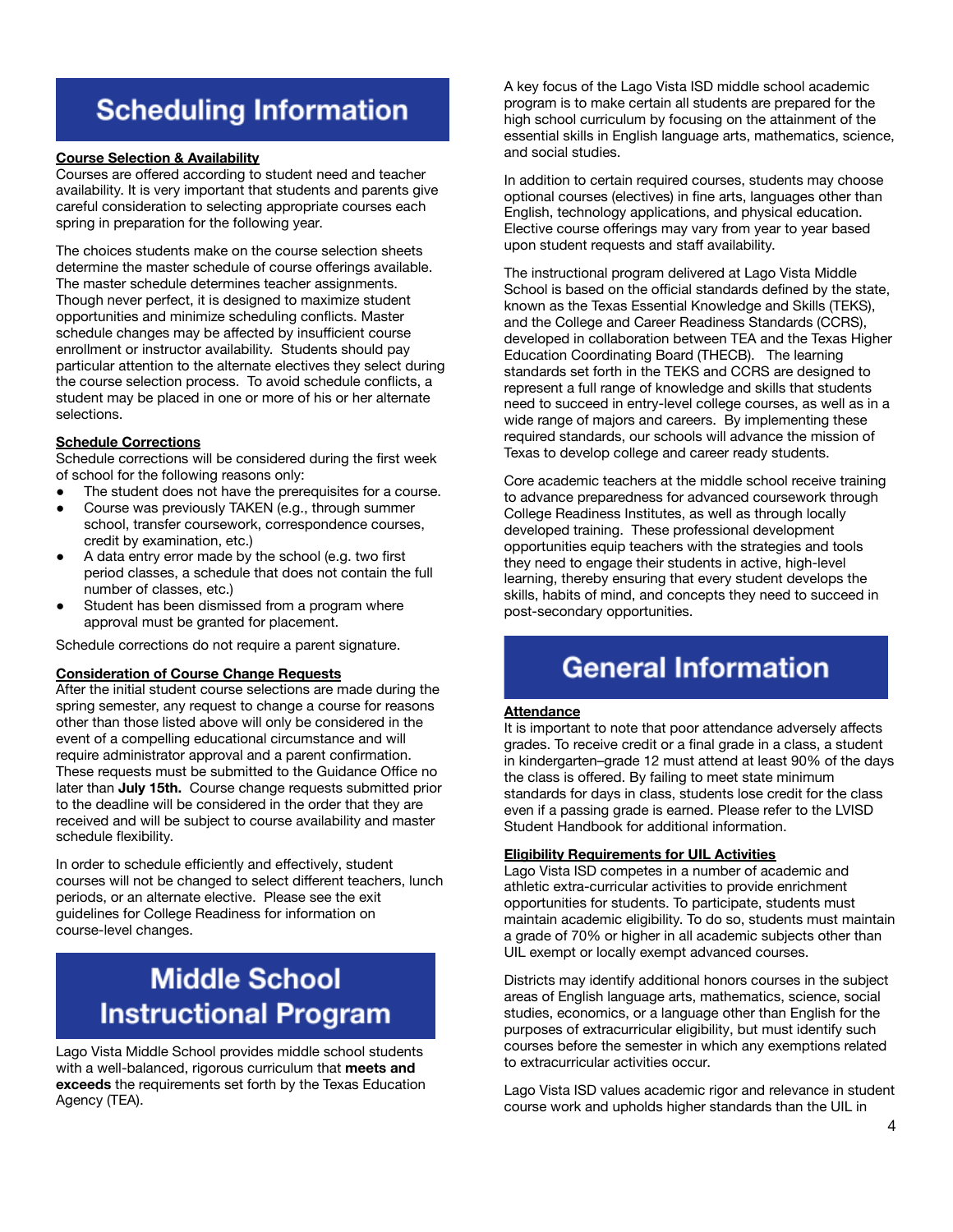regards to grade exemptions in Honors and Advanced level course work. Students may be granted a waiver if they fail an advanced academic (College Readiness, AP, OnRamps, or Dual Credit) course with a grade of 60-69 percent. Students will only be eligible for one waiver per course, per academic year. All UIL Eligibility Waivers require administrator approval, approval of the coach/sponsor, and a parent signature.

### **Credit by Examination (CBE)**

Credit by examination provides a way for students to receive credit and advance in coursework. Credit by examination is only accepted from approved examinations offered by the University of Texas or Texas Tech University.

Students in grades 1-12 may take an approved CBE exam during any of the four published testing administration periods. Testing administration periods are listed each year in the Lago Vista ISD Grading Guidelines. A student who is homeless or is in foster care that transfers to the District after the start of the school year may be administered a credit by examination at any point during the school year.

The following restrictions regarding credit by examination apply to all students:

- Regardless of when a CBE is taken and appropriate mastery is demonstrated, placement in a new course/grade level will only occur at the start of a school year (or at the start of a semester for semester-length high school courses).
- Unless otherwise specified, a student may attempt a CBE no more than two times for the same course.

There is no limit to the number of credits that can be earned through credit by exam. Parents should consult the LVISD Grading Guidelines or contact the campus counselor for additional information.

### *Credit by Examination for Acceleration (Without Prior Instruction)*

A student may take an approved CBE examination for acceleration for a course or grade level in which no prior instruction has been received.

A student in grades 1-7 who has not received instruction at the subsequent grade level may only be accelerated (promoted) if the student meets all of the following requirements:

- 1. The student achieves a minimum score of 80% on the grade-level examinations in the subsequent grade level in each of the following subject areas: language arts, mathematics, science, and social studies;
- 2. A school district representative recommends that the student be accelerated to the higher grade level; and
- 3. The student's parent or guardian gives written approval for the acceleration.

If a student wishing to advance the entire subsequent grade level fails to meet 80% mastery on any test, the testing will be discontinued. In this circumstance, the student may not attempt the CBE a second time through the District CBE process.

A student wishing to accelerate in a sequent course in grades 6-12 must demonstrate 80% or higher mastery for the two semesters combined.

If a student fails to earn credit by examination for a specific course before the beginning of the school year in which the student would ordinarily be required to enroll in that course in accordance with the District's prescribed course sequence, the student must satisfactorily complete the course to receive credit for the course.

### *Credit by Examination with Prior Instruction*

A student must have had prior formal instruction in a semester course to be eligible to gain credit by examination with prior instruction. To participate in the credit by examination with prior instruction, the student must have been enrolled in a formal course as evidenced by:

- 1. A transcript from an accredited or non-accredited institution; or
- 2. Other verified documentation that establishes evidence of a formal course, which includes:
	- a. A syllabus listing daily assignments;
	- b. An explanation of the time parameters of the course;
	- c. Documentation of the student's performance throughout the course; and
	- d. Documentation of alignment to the Texas Essential Knowledge and Skills (TEKS).

A score of 70% or above is required on the credit by examination test. A student may not attempt to earn credit by examination for a specific course more than two times. There is no limit to the number of credits that can be earned through credit by exam. The cost of any examination taken with prior instruction will be the responsibility of the student.

### **Gifted and Talented**

In Lago Vista ISD, the needs of Gifted and Talented students are met in several ways. In the four core subject areas – Language Arts, Mathematics, Science and Social Studies – identified gifted students may choose to participate in available Pre-Advanced Placement courses with gifted instruction being provided by teachers trained in both Gifted Education and Advanced Placement methodologies.

In middle school, Lago Vista ISD provides opportunities for G/T students to develop strengths and interests through:

- The G/T Enrichment Through Critical Thinking elective, which provides opportunities for students to learn organizational, study, and research skills for self-directed learning through an in-depth study project as an extension and enrichment of content;
- Differentiated curriculum, instruction, and assessment for advanced learners in our College Readiness courses;
- Acceleration and curriculum compacting in College Readiness Mathematics; and
- Extended enrichment opportunities, including guest speakers, field trips, and off-campus learning.

Students who do not participate in any of these opportunities may choose to "furlough" those requirements for a year. If a student furloughs for more than one year, they may be exited from the program.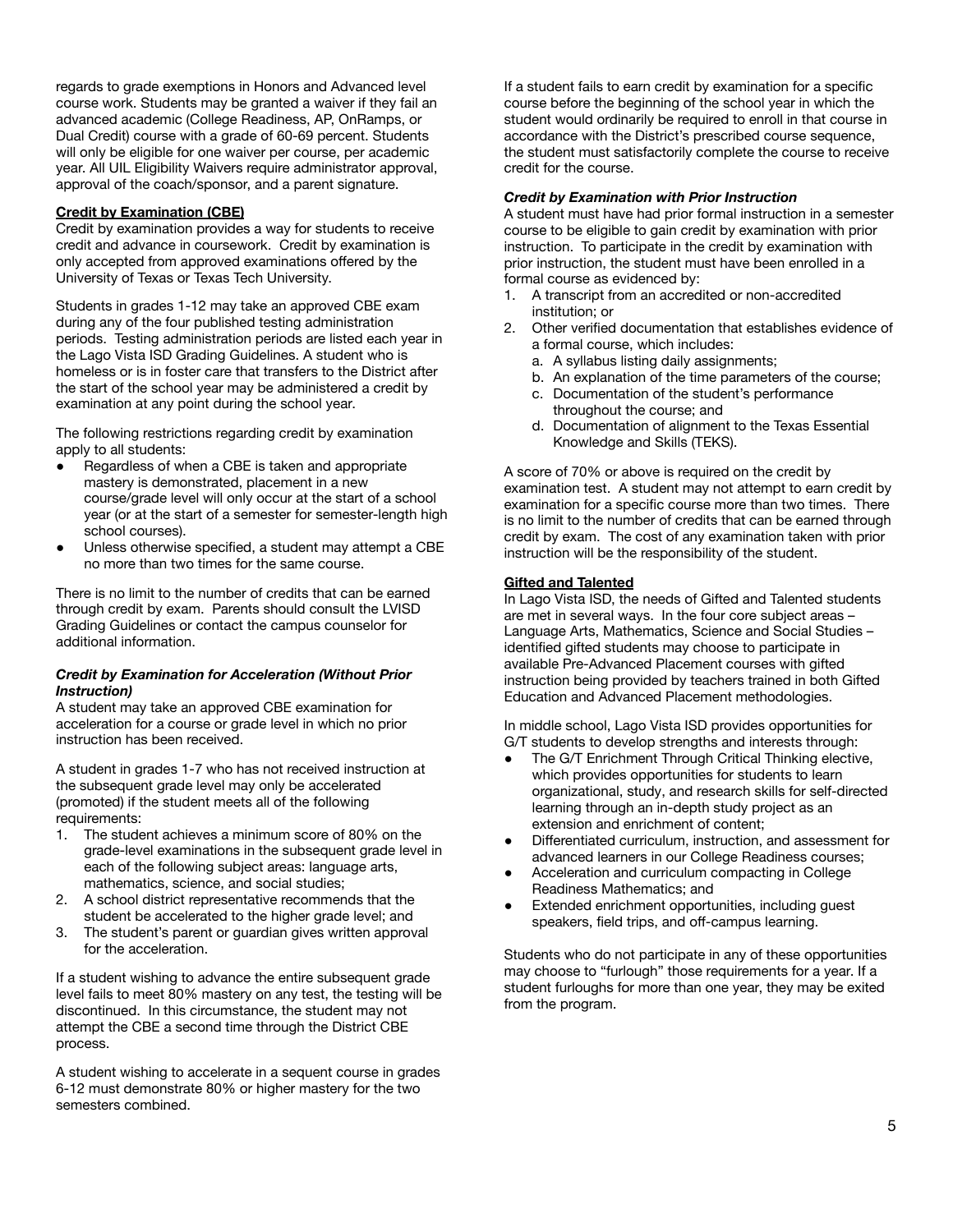### **Grading**

Report cards are issued each nine weeks throughout the school year. In addition to report cards, the school also distributes interim progress reports every three weeks. Please see the Lago Vista ISD Grading Guidelines for additional information.

The following letter and number grading scale applies to all mastery-related grade-levels:

- A 90 -100
- B 80 89
- C 70 79
- F 69 or below

### *Calculation of Semester Average*

All secondary courses will calculate and report a semester average. Calculated averages reported on progress reports or report cards may not exceed 100%. Grades recorded in a grade book represent a confidential record for assessment of student performance.

1st Semester Grade: The semester average is determined using the nine-week averages and the semester/final exam.

- $\bullet$  1st Nine-Week Average = 40%
- 2nd Nine-Week Average  $= 40\%$
- Semester/Final Exam = 20%

2nd Semester Grade: The semester average is determined using the nine-week averages and the final exam.

- 3rd Nine-Week Average = 40%
- 4th Nine-Week Average  $= 40\%$
- Final Exam  $= 20%$

### *Calculation of Yearlong Average*

For a two-semester course in which both semesters are completed in the same school year, the semesters will be averaged together. If the final grade averages to 70% or higher, full credit will be awarded. The yearlong average is calculated using the following percentages:

- 1st Semester  $= 50%$
- 2nd Semester = 50%

### *Grade Averaging*

For a two-semester course, each semester's grade stands on its own; however, a final passing grade will be awarded if the average of both semesters is at least 70. Students transferring in during the spring semester with a failing grade in the fall semester of the same academic year may receive a passing grade for the year under this policy.

### *Honor Roll*

All A Honor Roll - Students earning all "A"s in all of their classes. Average of 90% or above in every class. A & B Honor Roll - Students earning "A"s and "B"s, with no more than 2 "B"s.

### **High School Credit Opportunities**

The District encourages each middle school student to leave 8th grade with a minimum of 1 high school credit. High school courses regularly offered at the middle school include Algebra I, Spanish I, and Band. Grades earned in these classes will be calculated using the high school grading guidelines and will be applied towards high school GPA and rank, if applicable.

### *GPA for High School Class Rank*

Class rank is calculated only for high school students and is the academic position a student has in relation to other students in the grade level. The student with the highest rank average is number one in the grade level and the student with the lowest rank average is the last student in the grade level. All other students are ranked in between highest (number one) and lowest (last). Class rank is reported comparing that student to the total number of students in the grade level. For example, given 150 students in a grade level, the highest ranked student (number one) would be reported as 1 of 150; lowest ranking student would be reported as 150 of 150.

Weighted class ranking encourages students to take more challenging academic courses in preparation for further learning after high school. Institutions of higher learning require a student's class rank for admission purposes. Class ranking shall be determined by averaging all semester grades earned in grades 9–12, with the exceptions noted below.

High school courses are weighted for rank based on the level of difficulty. Courses taken in middle school for state graduation credit shall also be used for class rank calculation, unless otherwise excluded by policy. Grades transferred from other schools shall be credited in conformity with the course descriptions approved for the established grading system.

Grades earned in band, physical education, athletics, any academic course substituted for physical education, any type of student aide elective, a pass/fail course, credit earned by exam (with or without prior instruction), courses taken through credit recovery, courses taken through summer school, courses taken in any non-accredited school, including homeschool, or any local credit course shall not be used for class rank purposes.

The District uses a weighted GPA scale to calculate class rank. Advanced Placement, Dual Credit, OnRamps, College Readiness, and other eligible courses listed in policy shall receive extra weight. Please see the Lago Vista ISD Grading Guidelines for additional Information on GPA and class rank for high school students.

### **Physical Education Requirement**

Students in middle school may fulfill the requirement for physical education by:

- Taking a TEKS-based physical education class or a substitute approved by the District;
- Participating in a TEKS-based structured extracurricular activity or in an approved private or commercially sponsored physical activity program; or
- Participating in an Olympic-caliber physical activity program approved by the District.

Private or commercially sponsored physical activities include those certified by the superintendent to be of high quality and well supervised by appropriately trained instructors. Student participation of at least five hours per week must be required. Students certified to participate at this level may not be dismissed from any part of the regular school day.

Olympic level participation and/or competition include a minimum of 15 hours per week of highly intensive, professional, supervised training. The training facility,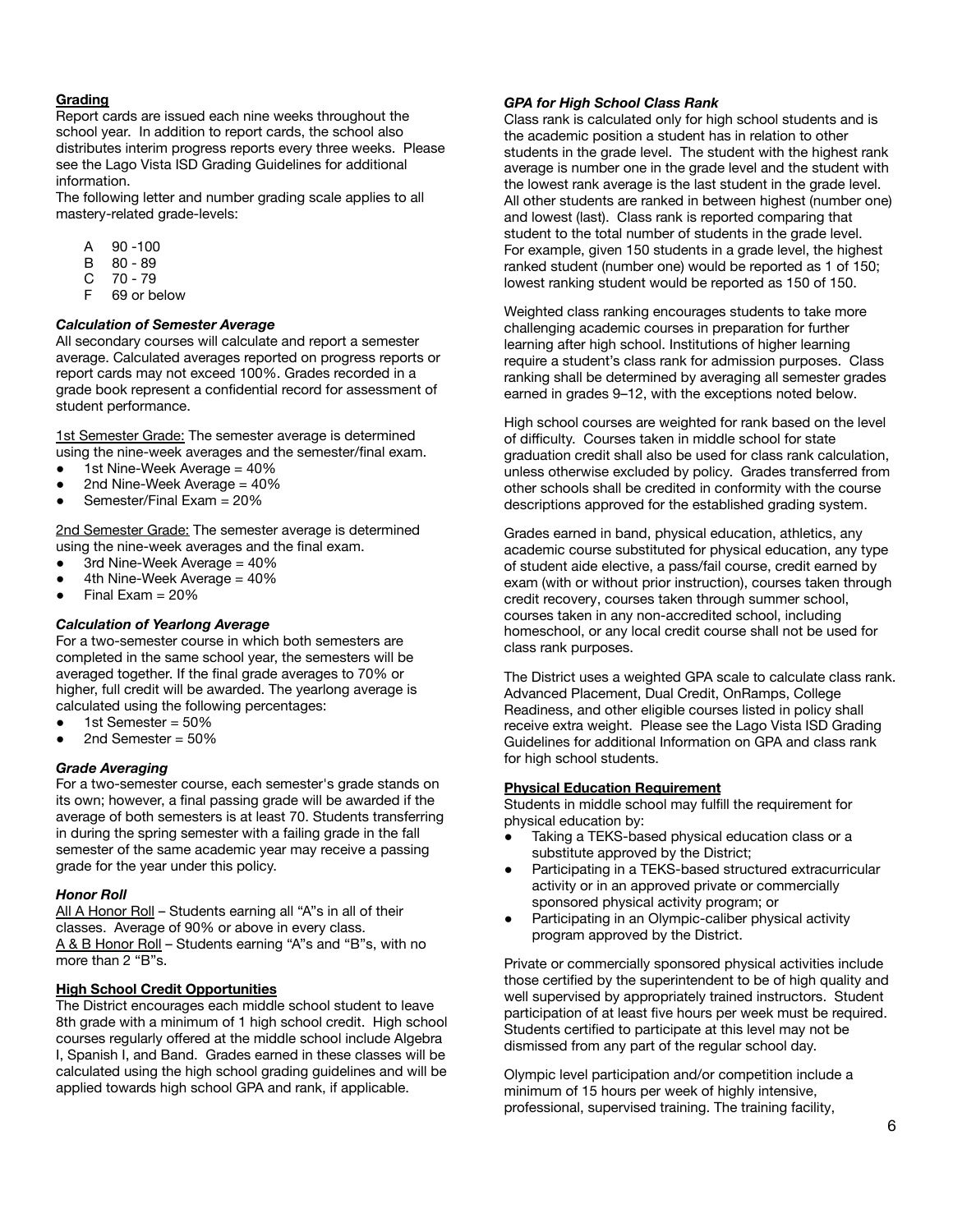instructors and the activities involved in the program must be certified by the superintendent to be of exceptional quality.

### **Promotion Policy**

To be promoted from Grade 6 to Grade 7, Grade 7 to Grade 8, and Grade 8 to Grade 9, students must meet all the following criteria:

- 1. Earn a yearly course average of 70% or above in three of the following areas: English language arts, mathematics, science, and social studies.
- 2. An overall average of 70% on a scale of 100 based on course-level, grade-level standards (essential knowledge and skills) for all subject areas.
- 3. Meet the 90% state-mandated requirement for attendance.
- 4. 8th graders must pass STAAR Math and Reading for promotion.

Please see information on the Student Success Initiative (SSI) for additional information on state assessments required for promotion.

### *Standards for Mastery*

In addition to the factors in law that must be considered for promotion, mastery shall be determined as follows:

- 1. Course assignments and unit evaluation shall be used to determine student grades in a subject. An average of 70% or higher shall be considered a passing grade.
- 2. Mastery of the skills necessary for success at the next level shall be validated by assessments that may either be incorporated into unit or final exams or may be administered separately.
- 3. Mastery of at least 70% of the objectives shall be required.

### **Required Instruction**

As a condition of accreditation, the District is required to provide instruction in the Texas Essential Knowledge and Skills at appropriate grade levels in the foundation and enrichment curriculum outlined by the State. The Texas Education Code requires the District to provide instruction leading to student mastery of the Texas Essential Knowledge and Skills (TEKS) in the foundation curriculum areas of English Language Arts/Reading, Mathematics, Science, and Social Studies. Required instruction in the enrichment curriculum areas includes Languages Other Than English (LOTE), Health, Physical Education, Career and Technical Education, Technology Applications, and Personal Financial Literacy.

### **State of Texas Assessments of Academic Readiness (STAAR)**

The State of Texas Assessments of Academic Readiness (STAAR) replaced the Texas Assessment of Knowledge and Skills (TAKS), which is the criterion-referenced assessment program that has been in place since 2003. STAAR includes the five high school end-of-course (EOC) assessments and the grade 3–8 assessments.

The following tests are required at each grade level in middle school:

6th Grade: Math and Reading 7th Grade: Math\*, Reading, and Writing 8th Grade: Math\*\*, Reading, Science, and Social Studies *\*Note: Students in 7th grade College Readiness mathematics will take the 8th grade STAAR test.*

*\*\*Note: Students taking Algebra I in 8th grade will take the corresponding STAAR End-of-Course (EOC) Math test.*

### **Section 504 Services**

Section 504 of the Rehabilitation Act and the Americans with Disabilities Act prohibits discrimination and assures that disabled students have educational opportunities and benefits equal to those provided to non-disabled students. Section 504 and the ADA cover three types of students: (1) those who have a disability (2) those who have a record of a disability and; (3) those who are regarded as having a disability. Only students in the first group (they have a physical or mental impairment that substantially limits a major life activity, thus a disability) are eligible for services under Section 504 and the ADA.

Parents, teachers, administrators, or any other District employees who know of or suspect a student may have a disability, or may require special services, should contact the campus Section 504 Coordinator for information regarding evaluation and services.

### *Dyslexia Services*

Lago Vista ISD offers services for students who are identified as dyslexic. Dyslexia services are designed to provide comprehensive reading, writing, and spelling instruction for students who have been identified as dyslexic. The program provides a continuum of services that address phonemic awareness, grapho-phonemic knowledge, language structure, and linguistic patterns and processes. The Section 504 committee on each campus determines placement in the dyslexia program.

### **Special Education Services**

Each local school has the responsibility for providing educational and related services to eligible students in the least restrictive environment, and ensuring students with disabilities have the opportunity to participate in educational programs and activities with students without disabilities to the extent appropriate.

If a student has or is suspected of having a disability and requires specialized services, parents, teachers, administrators or any other district employee should contact a campus counselor for information concerning the special education referral process.

The District curriculum enables each student with disabilities to acquire knowledge and skills in the basic areas of learning commensurate with the student's needs and abilities. These skills may be attained through special education accommodations, modification, or instruction and related services, as determined by the admission, review, and dismissal (ARD) committee. The ARD committee shall determine the appropriate instructional setting for each student, and these shall be specified in the student's Individualized Education Program (IEP).

### **Summer School**

Students may attend an accredited summer school, provided that approval of the principal or counselor is obtained before enrolling. Summer school work can be used for making up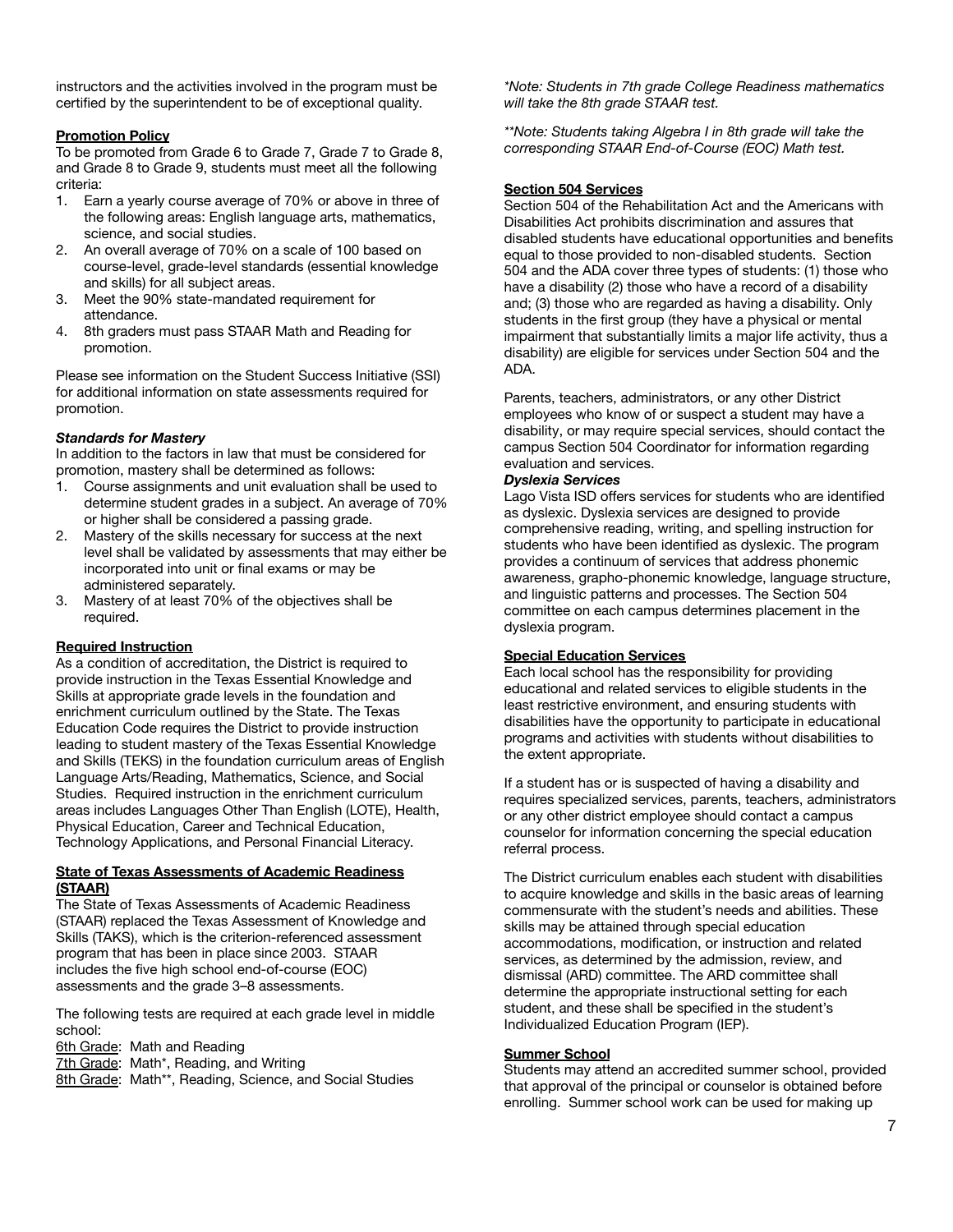work that was failed during the regular term or strengthening areas where a student is weak.

### **Texas Virtual School Network**

The Texas Virtual School Network (TxVSN) courses are offered for grades 8-12 and ensure 100% alignment with the Texas Essential Knowledge and Skills as well as the iNACOL National Standards of Quality for Online Courses. Public school districts, open-enrollment charter schools, institutions of higher education, or education service centers provide all courses offered through the TxVSN. Tuition and fees for TxVSN courses will be the responsibility of the student and parent. You may visit the TxVSN website at <http://www.txvsn.org/> for more information.

### **Transfer Credit**

Students transferring into the District from a school with a comparable grading scale shall receive the numerical grade that was earned in courses at another school. Letter grades shall be recorded as follows:

|  | $A_+ = 97$ $B_+ = 87$ $C_+ = 79$ $D_+ = 74$ $F = 69$ |  |
|--|------------------------------------------------------|--|
|  | $A = 94$ $B = 84$ $C = 77$ $D = 72$                  |  |
|  | $A - 90$ $B - 80$ $C - 75$ $D - 70$                  |  |

### **Transfer Placement**

Records and transcripts of students from Texas nonpublic schools or from out of state or out of the country (including foreign exchange students) shall be evaluated, and students shall be placed promptly in appropriate classes. The District may use a wide variety of methods to verify the content of courses for which a transfer student has earned credit.

A student enrolling from Texas nonpublic schools or from out of state or out of the country (including home schooling) will need to demonstrate mastery of basic skills up to the grade level to which he/she is assigned. Students may be given a credit by exam assessment offered by the University of Texas or Texas Tech University.

## **College Readiness Courses**

Lago Vista ISD recognizes the value of advanced academic coursework and encourages all students to graduate high school with at least one advanced academic course, such as Advanced Placement, OnRamps, or dual credit.

College Readiness courses are advanced courses designed to challenge students beyond grade-level academic work and to prepare students for advanced academic courses in high school. These courses include a special focus on the subject-specific activities a student is likely to encounter in a related high school advanced academic course.

College Readiness courses are available to students beginning in the 6th grade. It is recommended, but not required, that students wishing to take AP or other advanced courses in high school participate in College Readiness courses offered in middle school and high school.

### **How Are College Readiness Courses Different?**

College Readiness courses include activities and strategies designed to engage students in active, high-level learning. Students will develop the skills, habit of mind, and concepts needed to succeed in college. Depth of material often requires students to read and write extensively in and out of class.

To be successful in advanced courses, students are expected to have:

- The ability to go above and beyond what is asked;
- Good time management skills;
- Strong reading and writing skills;
- High interest in subject matter;
- The willingness to accept critical feedback; and
- The ability to know when and how to ask for help.

### **How Many College Readiness Courses Should a Student Take?**

Consideration for the number of College Readiness courses a student should take depends on the student's motivation, self-discipline, and available time outside of class.

It is important for students and parents to remember that College Readiness course enrollment is not an "all or nothing" option. Students are not expected to enroll in all of the available College Readiness courses at their grade level. Students are encouraged to take College Readiness courses that are appropriate to their interests and academic strengths.

### **Characteristics Needed for Success in College Readiness Courses**

While Lago Vista ISD encourages all students to access advanced coursework, parents and students should carefully weigh this decision. It is important to ensure that the student demonstrates the habits of mind that are likely to lead to success in academically rigorous classes.

In order to ensure success in College Readiness courses, students who wish to enroll in College Readiness courses are expected to demonstrate the following characteristics:

- Reads on or above grade level
- Strong study skills and self-motivation
- Proficient oral and written communication skills
- Self-discipline to plan, organize, and carry out tasks to completion
	- Interest and self-directedness in a particular subject

Students and parents are encouraged to carefully review the entry guidelines below for additional information on enrolling in middle school College Readiness coursework.

### **Middle School College Readiness Enrollment**

Lago Vista ISD offers inclusive enrollment for College Readiness courses (with the exception of middle school College Readiness mathematics). This inclusive enrollment means that a student may enroll in a College Readiness class as long as he or she meets entry guidelines criteria and is willing to accept the time and learning requirements of an advanced-level class.

Parents of students who do not meet the entry guidelines criteria may still elect to enroll their students in a middle school College Readiness English/Language Arts or science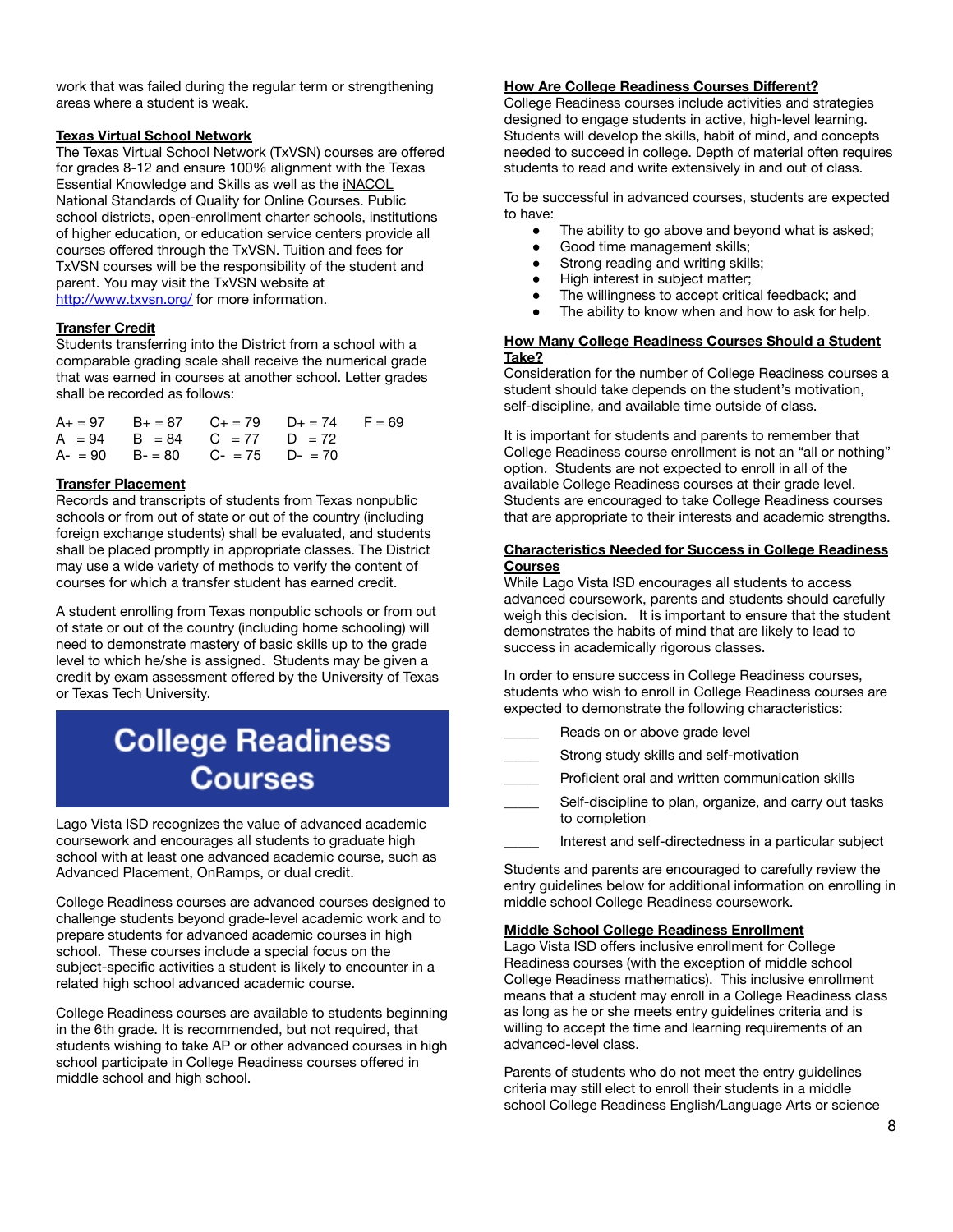course, understanding that the student may require additional encouragement and support to be successful. In this circumstance, parents will be asked to sign a waiver indicating their understanding of College Readiness course requirements, including exit guidelines.

Waivers for entry guidelines criteria are not available for any course in the middle school College Readiness math sequence. Please see the entry guidelines for the middle school College Readiness math sequence for additional information.

### **College Readiness Mathematics in Middle School**

Middle school College Readiness mathematics courses cover accelerated content that is above grade-level and, therefore, enrollment does not follow the same inclusive enrollment policy.

### *Middle School College Readiness Course Sequence*

6th Grade: College Readiness 6th Grade Math (6th/7th Grade Content)

7th Grade: College Readiness 7th Grade Math (7th/8th Grade Content)

8th Grade: Algebra I (High School Credit)

Students who complete the College Readiness mathematics course sequence will become a year accelerated in content, so that they may take Algebra I in 8th grade. As a result of this acceleration, it is imperative that students have a firm foundation in prerequisite knowledge and skills before moving from a grade-level mathematics course to a College Readiness mathematics course.

The entry guidelines for middle school College Readiness mathematics that follow are in place to ensure that students have demonstrated mastery of the Texas Essential Knowledge and Skills required for acceleration.

Students successfully completing a course in the middle school College Readiness sequence will proceed to the next course in the sequence. Students who are not currently in the middle school College Readiness math sequence may be evaluated for entry into the program prior to the beginning of the school year.

### **Entry Guidelines for Middle School College Readiness Courses in Mathematics**

The 6th and 7th grade College Readiness mathematics courses use an above grade-level compacted curriculum that allows students to enroll in Algebra I in grade 8. The information that follows outlines the requirements for entry into any course in the middle school College Readiness math sequence.

Under no circumstances may a student enroll in a College Readiness course if he or she has not met prerequisite requirements. The middle school College Readiness course sequence is outlined in the appendix of this guide.

### *6th Grade College Readiness Math*

The curriculum for this course completes the study of all of the 6th grade mathematics TEKS and a large portion of the 7th grade mathematics TEKS. Students in 6th grade College Readiness mathematics take the 6th grade math STAAR test

because they will not have finished the entirety of the 7th grade math TEKS.

To enroll in 6th grade College Readiness Math, a student must have:

- 1. Earned an overall grade of 90% or higher in the 5th grade math; and
- 2. Demonstrated mastery (Final Panel Recommendation Level II Performance) on the first administration of the 5th grade STAAR assessment for mathematics.
- 3. Demonstrate the personal characteristics needed for success in College Readiness courses.

A student who fails to meet these requirements may request to demonstrate the prerequisite skills for this course through a locally developed and administered screening test.

All College Readiness screening assessments for mathematics are conducted during the summer. A student may take the assessment one time and must earn a score of 80% or higher in order to qualify for course enrollment. All assessments for entry into the program must be completed prior to the beginning of the school year. Please contact the campus counselor for additional information.

### *7th Grade College Readiness Math*

The curriculum for this course finishes the study of the remaining 7th grade mathematics TEKS and completes the study of the 8th grade mathematics TEKS. Students in 7th grade College Readiness mathematics take the 8th grade STAAR test.

To enroll in 7th grade College Readiness Math, a student must have:

- 1. Earned an overall grade of 80% or higher in the 6th grade College Readiness math; and
- 2. Demonstrated mastery (Final Panel Recommendation Level II Performance) on the 6th grade STAAR assessment for mathematics.
- 3. Demonstrate the personal characteristics needed for success in College Readiness courses.

A student who fails to meet these requirements may request to demonstrate the prerequisite skills for this course through a locally developed and administered screening test. All College Readiness screening assessments for mathematics are conducted during the summer. A student may take the assessment one time and must earn a score of 80% or higher in order to qualify for course enrollment.

All assessments for entry into the program must be completed prior to the beginning of the school year. Please contact the campus counselor for additional information.

### *8th Grade Algebra I*

Middle school students who pass 8th Grade Algebra I will receive high school credit for this course. Students in Algebra I take the STAAR End-of-Course (EOC) exam as a part of their high school graduation requirements.

To enroll in 8th Grade Algebra I course, a student must have:

- 1. Earned an overall grade of 80% or higher in the 7th grade College Readiness math; and
- 2. Demonstrated mastery (Final Panel Recommendation Level II Performance) on the 8th grade STAAR assessment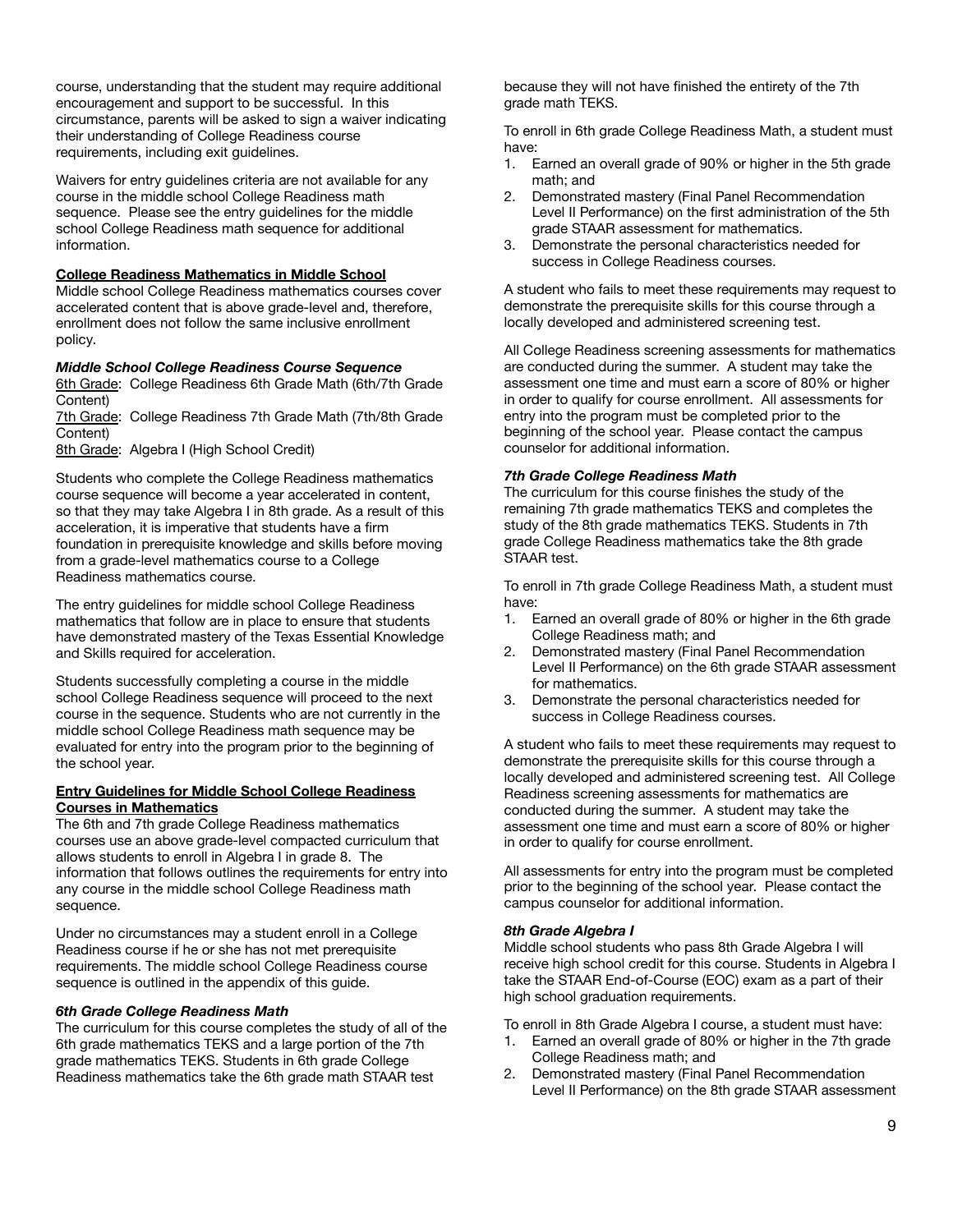for mathematics taken in 7th grade College Readiness math.

3. Demonstrate the personal characteristics needed for success in College Readiness courses.

A student who fails to meet these requirements may request to demonstrate the prerequisite skills for this course by successfully demonstrating mastery on a District-approved credit by examination for 8th grade mathematics. A student must earn a score of 80% higher mastery for the two semesters combined.

All assessments for entry into the program must be completed prior to the beginning of the school year. Please contact the campus counselor for additional information.

### **Entry Guidelines for Middle School College Readiness Courses in English Language Arts & Science**

Middle school students who wish to enroll in College Readiness English/Language Arts, and/or science courses must:

- 1. Earn an overall grade of 90% or higher in the previous content-related course or a grade of 80% or higher in the previous College Readiness content-related course.
- 2. Demonstrate mastery (Final Panel Recommendation Level II Performance) on most recent course-related state-mandated performance assessments (STAAR) scores, if available.
- 3. Demonstrate the personal characteristics needed for success in College Readiness courses.

### *Parent Waiver*

Parents of students who do not meet the entry guidelines criteria for enrollment in College Readiness coursework in English Language Arts, science, and social studies may still elect to enroll their students in a College Readiness course, understanding that the student may require additional encouragement and support to be successful in these courses. In this circumstance, parents will be asked to sign a waiver indicating their understanding of College Readiness course requirements, including exit guidelines.

Waivers for entry guidelines criteria are not available for any course in the middle school College Readiness math sequence.

### **Exit Guidelines for All College Readiness Courses**

The following guidelines apply for any student who wishes to exit a College Readiness course. Prior to any consideration to exit a College Readiness course:

- 1. It is expected that a student seek assistance when needed (e.g., tutorials) to be successful in the course.
- 2. It is expected that a student complete all assignments that are due for the course (includes taking advantage of the reassessment opportunities available); and
- 3. It is expected that a student will remain in the College Readiness course for at least one semester.

A student requesting to exit a College Readiness course must petition the campus counselor in writing with a parent signature. The petition for exit will be considered during an exit conference with a campus administrator, the campus counselor, the student, the student's parent, and teacher.

The campus decision regarding whether to grant the petition to exit a College Readiness course must consider:

- 1. Input from the teacher;
- 2. The student's academic performance in the course;
- 3. The student's completion of assignments and attendance at recommended tutorials;
- 4. The availability of space in other courses;
- 5. The impact on the student's schedule;
- 6. The timing of the request; and
- 7. Any extenuating circumstances.

A student experiencing success (able to maintain a C or better for the semester average) should remain in the course, unless there are other extenuating circumstances.

A student who earns an "F" at the end of a grading period may be removed from the class unless otherwise recommended by the teacher and administrator.

### **Summer Assignments for College Readiness Courses**

In order to address the skills and expectations that comprise advanced coursework and assessments, many College Readiness courses include required summer reading and writing assignments to allow for the breadth and depth of content needed to appropriately address requirements for the course. The requirement of summer assignments for advanced courses is an established convention at most schools offering these courses.

Reading and writing over the summer help to keep the students' minds "in the game" and add to the content area knowledge and skills needed for success in the course. Also, students in a given class arrive in August having had a common knowledge base and experience, which provides for immediate instructional opportunities. This requirement determines the pacing of the curriculum, which must be accelerated due to the advanced nature of these courses.

Required pre-course assignments are necessary because:

- It is to the students' benefit to utilize the summer in completing some of their reading in order to positively affect pacing of work throughout the school year.
- We begin the first day ready for discussion and learning, which also positively affects pacing of work throughout the year.
- Students must be strong readers and pre-course reading encourages students to practice and improve reading skills even during the summer months.

### *Works Selection*

Instructors select works based upon the scope of the course curriculum. Every work selected offers relevance to some component of study set forth by the state of Texas through the TEKS or to the corresponding course framework set forth by the College Board.

### *Accessing Materials*

If possible, students should purchase their own copies of required readings. It is an advantage to be able to take notes in the margins and underline or highlight notable passages. Students may buy these books at local bookstores or for a reduced cost online. Students may also check out chosen works from the public library or find digital copies online. However, with these formats, students will not be able to take notes within the text itself. If these options are not viable, the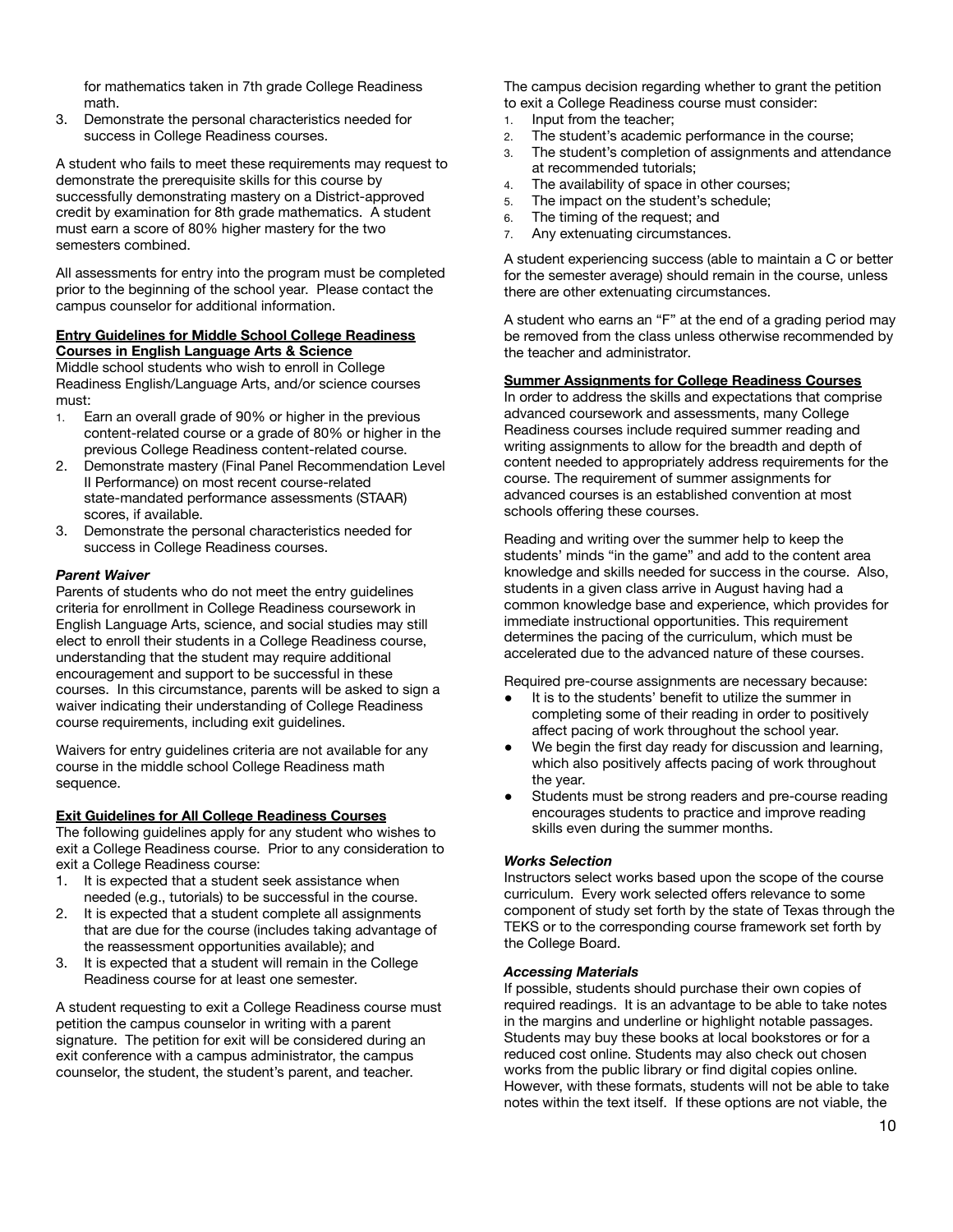District does have a limited number of some titles available, but these may not be annotated in or marked on in any way. These books will be distributed on a first-come, first-serve basis. Those interested may contact the course teacher, preferably prior to the last day of school in the preceding year.

### *New and Transfer Students*

New and transfer students are expected to fulfill summer assignment requirements, but extended time may be given depending on time of enrollment.

## **High School Graduation Program Information**

At the end of 8th grade, a Personal Graduation Plan (PGP) will be designed for each student and will include, among other items, the student's educational goals and a program of studies for the student.

### **Foundation High School Program (FHSP)**

Students enrolled in high school in the 2014–2015 school year and after graduate under the Foundation High School program. The District credit requirements under these programs are listed below.

### *Foundation High School Program (FHSP) Only*

The FHSP without an endorsement (22 credits) can be considered at the beginning of the junior year. However, this requires that a meeting be held with the counselor, parent/ guardian, and student to discuss post-secondary implications. The District requires completion of 6 credits (28 credits total) in addition to the number required by the state for graduation under the Foundation High School Program without an endorsement. Graduation under the FHSP without an endorsement shall be permitted only as authorized under state law and rules. Lago Vista ISD requires completion of a Change of Graduation Plan form for documentation purposes.

### *Foundation High School Program (FHSP) with Endorsement*

The FHSP with an endorsement requires a minimum of 26 credits. Students must choose an "Endorsement," or area of concentration, upon entering the ninth grade. Achieved endorsements will be noted on high school diplomas. Students can earn an endorsement by successfully completing the "Program of Study" requirements in the endorsement areas. Please see the specific course requirements for each program of study area listed in the course guide. The District requires completion of 2 credits (28 credits total) in addition to the number required by the state for graduation under the FHSP with an Endorsement.

### *Distinguished Level of Achievement*

A student can graduate under a Distinguished Level of Achievement if they complete the FHSP with an endorsement and complete Algebra II. *Qualification for Automatic Admission (top 10%) to Texas state colleges and universities requires students to complete the Distinguished Level of Achievement.* The District requires

completion of 2 credits (28 credits total) in addition to the number required by the state for graduation under the FHSP with the Distinguished Level of Achievement.

### **Performance Acknowledgements**

Students graduating on the Foundation High School Program can earn Performance Acknowledgements on their transcript for outstanding performance in a dual credit course; in bilingualism and biliteracy; on a college AP exam or IB exam; on the PSAT, SAT, or ACT; and by earning a nationally or internationally recognized business or industry certification or license. A student earning a performance acknowledgment shall submit an application to have the performance acknowledgment added to his/her transcript (See Appendix).

### *Bilingualism and Biliteracy Performance Acknowledgement*

A student may earn a Performance Acknowledgement on the student's transcript for outstanding performance in bilingualism and biliteracy by demonstrating proficiency in accordance with Lago Vista ISD grading policy in two or more languages by:

- 1. Completing all English language arts requirements and maintaining a minimum grade point average (GPA) of the equivalent of 80 on a scale of 100, and
- 2. Satisfying one of the following:
	- Completion of a minimum of 3 credits in the same language other than English with a minimum GPA of the equivalent of 80 on a scale of 100; or
	- Demonstrated proficiency in the Texas Essential Knowledge and Skills for Level IV or higher in a language other than English with a minimum GPA of the equivalent of 80 on a scale of 100; or
	- Completion of at least 3 credits in a foundation subject area course in a language other than English with a minimum of 80 on a scale of 100; or
	- Demonstrated proficiency in one or more languages other than English through one of the following methods:
		- o A score of 3 or higher on a College Board AP exam for a language other than English; or
		- o A score of 4 or higher on an IB exam for a higher-level language other than English course; or
	- Performance on a national assessment of language proficiency in a language other than English of at least Intermediate High or its equivalent.

In addition to meeting the requirements to earn a Performance Acknowledgement in bilingualism and biliteracy, an English language learner must also have participated in and met the exit criteria for a bilingual or English as a Second Language (ESL) program and scored at the Advanced High level on the TELPAS.

### *Dual Credit Performance Acknowledgement*

A student may earn a Performance Acknowledgement on the student's transcript for outstanding performance in a dual credit course by successfully completing:

- 1. At least 12 hours of college academic courses, including those taken for dual credit as part of the Texas core curriculum, and advanced technical credit courses, including locally articulated courses, with a grade of 3.0 or higher on a scale of 4.0, or
- 2. An associate degree while in high school.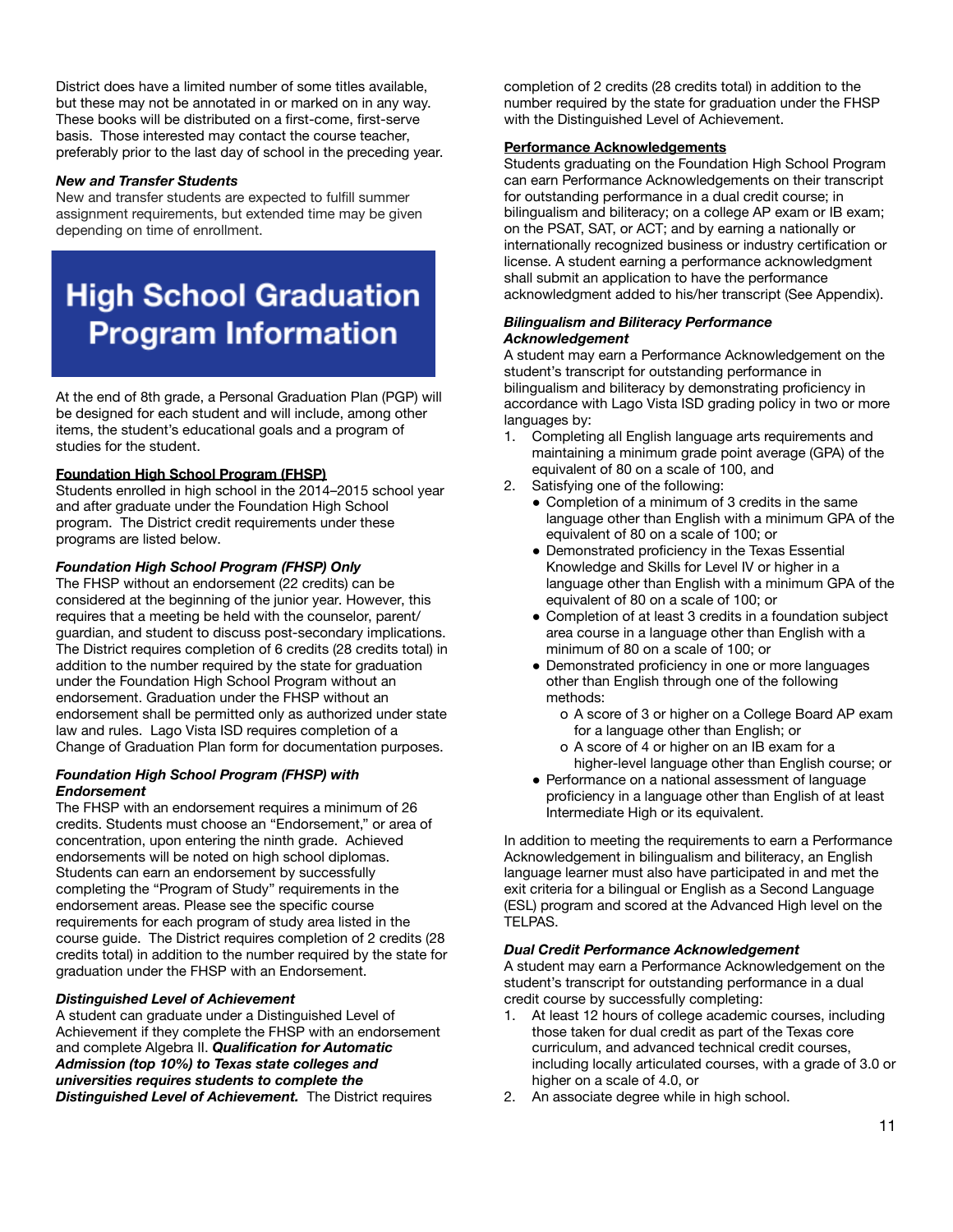### *AP Performance Acknowledgement*

A student may earn a Performance Acknowledgement on the student's transcript for outstanding performance on an AP exam by earning a score of 3 or above on at least one AP exam.

### *College Entrance Exam Performance Acknowledgement*

A student may earn a performance acknowledgment on the student's transcript for outstanding performance on an established, valid, reliable, and nationally norm-referenced preliminary college preparation assessment instrument used to measure a student's progress toward readiness for college and the workplace or on an established valid, reliable, and nationally norm-referenced assessment instrument used by colleges and universities as part of their undergraduate admissions process by:

- 1. Earning a score on the Preliminary SAT/National Merit Scholarship Qualifying Test (PSAT/NMSQT®) that qualifies the student for recognition as a commended scholar or higher by the College Board and National Merit Scholarship Corporation, as part of the National Hispanic Recognition Program (NHRP) of the College Board or as part of the National Achievement Scholarship Program of the National Merit Scholarship Corporation; or
- 2. Achieving the college readiness benchmark score on at least two of the four subject tests on the ACT AspireTM examination;
- 3. Earning scores of at least 410 on the evidence-based reading section and 520 on the mathematics section of the SAT®; or
- 4. Earning a composite score on the ACT® examination of 28 (excluding the writing subscore).

### *Business or Industry Certification or License Performance Acknowledgement*

A student may earn a Performance Acknowledgement on the student's transcript for earning a nationally or internationally recognized business or industry certification or license with:

- 1. Performance on an exam or series of exams sufficient to obtain a nationally or internationally recognized business or industry certification, or
- 2. Performance on an exam sufficient to obtain a government-required credential to practice a profession.

Nationally or internationally recognized business of industry certification shall be defined as an industry validated credential that complies with knowledge and skill standards promulgated by a nationally or internationally recognized business, industry, professional, or governmental entity representing a particular profession or occupation that is issued by or endorsed by:

- A national or international business, industry, or professional organization, or
- A state agency or other governmental entity, or
- A state-based industry association.

Certifications or licensures for performance acknowledgements shall:

- Be age appropriate for high school students;
- Represent a student's substantial course of study and/ or end-of-program knowledge and skills;
- Include an industry recognized exam or series of exams, an industry validated skill test, or demonstrated

proficiency through documented, supervised field experience; and

Represent substantial knowledge and multiple skills needed for successful entry into a high skill occupation.

### **STAAR End of Course Requirements for Graduation**

Students will take the State of Texas Assessments of Academic Readiness (STAAR) exam at the end of English I, English II, Algebra I, Biology, and U.S. History. In order to graduate, a student must meet or exceed the passing score on each STAAR EOC assessment. The performance standard needed to meet the testing requirement for graduation is based on the performance standard in place when students take their first EOC test and will apply to all five EOC assessments.

STAAR EOC retest opportunities will be available for students needing to retest. Retests will be offered during the summer, fall, and spring administrations of STAAR.

*A student who has failed the EOC assessment graduation requirements for no more than two courses may receive a Texas high school diploma if the student has qualified to graduate by means of an individual graduation committee (IGC) determination. In order to be eligible for IGC consideration, the student must continue to retest at every eligible opportunity.*

## **Planning Your Path in Middle School**

Middle school includes grades 6, 7, and 8 and is an important time to start thinking about high school and post-secondary plans. The courses you take and the grades you make are the foundation for the high school years. As a result, consider the following information.

### **High School Credit in Middle School**

Lago Vista ISD offers some courses designated for grades 9-12 in middle school. High school courses offered at the middle school include Algebra I, Spanish I, and Band. Grades earned in these classes will be calculated using the high school grading guidelines and will be applied towards high school GPA and rank, if applicable. Satisfactory completion of high school courses taken prior to high school shall be reflected on the student's academic achievement record and the student will be awarded state graduation credit.

Students who take these courses must show satisfactory completion of the prerequisite grade and the most recent Texas STAAR exam as well as meet state and district requirements for the high school course taken, including the appropriate high school STAAR exam.

Students who satisfactorily complete Algebra I prior to high school will continue with higher-level mathematics courses in grades 9-12. Students are expected to take four additional years of high school math while in high school.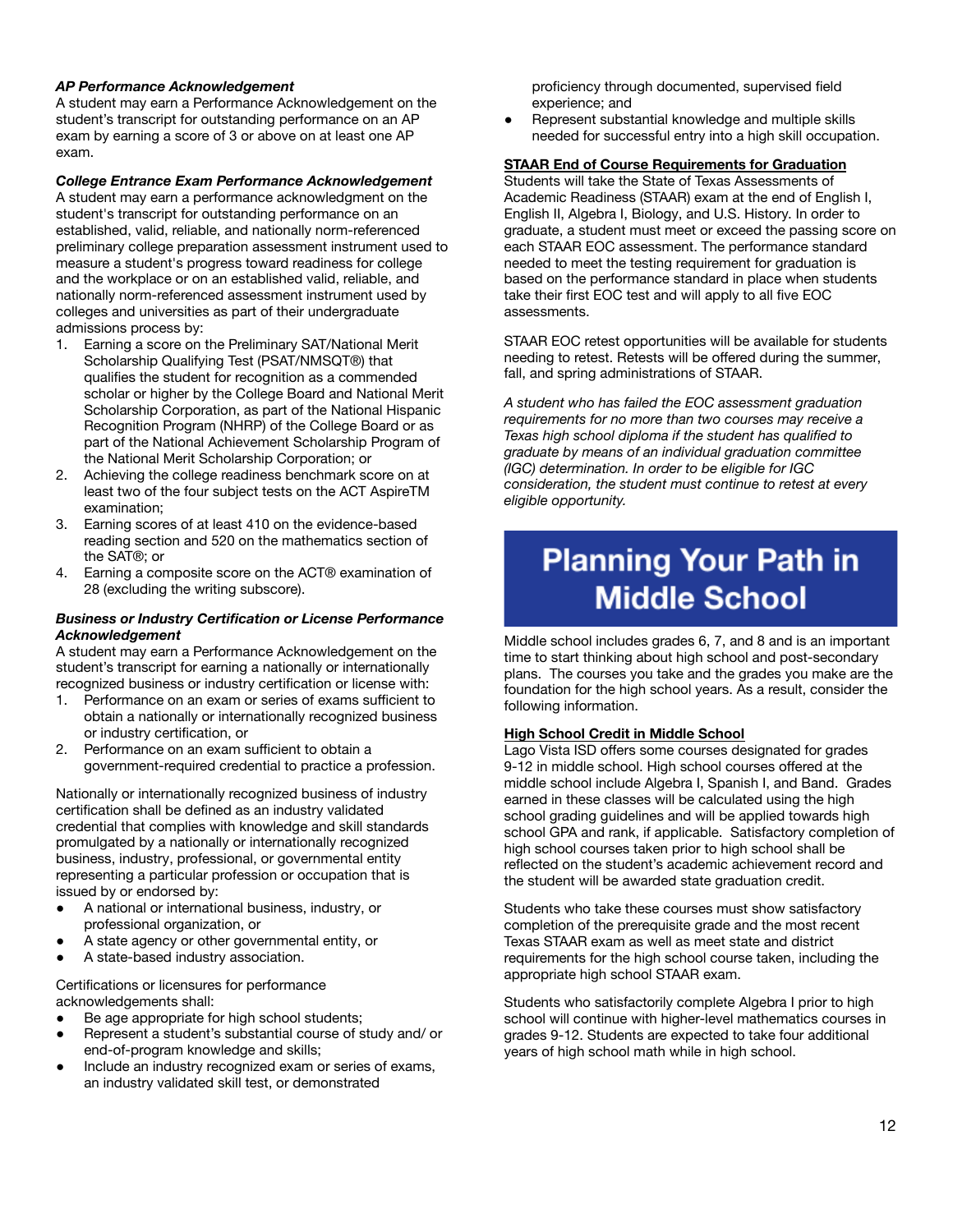Students who successfully complete the two-year program for Spanish I or all of Spanish I prior to high school may use this unit earned to satisfy one credit of the Languages Other Than English (LOTE) graduation requirement in grades 9-12.

### **Planning for College Credit in High School**

Lago Vista ISD offers many opportunities for students to earn college credit while enrolled in the District. These include College Board Advanced Placement, OnRamps dual credit through UT-Austin, and dual credit through Austin Community College and the Texas Virtual School Network (TxVSN).

AP and college credit programs are open enrollment and participation is based on the prerequisites of the course. It is recommended, but not required, that students wishing to take Advanced Placement and dual credit courses participate in College Readiness courses.

For more information on college credit programs in Lago Vista ISD, please visit:

[http://www.lagovistaisd.net/default.aspx?name=curr.ins\\_colle](http://www.lagovistaisd.net/default.aspx?name=curr.ins_collegecreditprograms) **[gecreditprograms](http://www.lagovistaisd.net/default.aspx?name=curr.ins_collegecreditprograms)** 

### **Planning for College: Top Ten Gets You In!**

The Texas public college or university of your choice must automatically admit you if:

- 1. Your academic average on the Foundation Plus Endorsement Distinguished Level of Achievement plan (which includes Algebra II) places you in the top 10 percent of your high school class; and
- 2. You apply no later than two years after graduating from a Texas high school; and
- 3. You submit a completed application before the expiration of any filing deadline established by the college.

The University of Texas at Austin is an exception to this rule. Under Senate Bill 175, the University of Texas at Austin, is to admit automatically enough students to fill 75% of available space set aside for Texas residents in an entering freshman class beginning with the 2011 freshmen summer/fall class. Using data from recent years, the University of Texas at Austin, determines the percentage for admitting students in each year to ensure that entering freshmen class will fill 75% of available spaces.

The Foundation High School Graduation Plan is summarized in the appendix of this course guide to help you set your sights on the goal of a Distinguished Level of Achievement graduation!

### *Calculating High School Grade Point Average*

The student's GPA is weighted and is calculated using semester grades in grades 9-12. Courses completed in middle school for which high school credit is awarded shall count in the student's GPA. The student's GPA is cumulative and all subjects taken shall be used in computing GPA except band, physical education, athletics, grades received for service as an office aide, and "pass-fail" or local credit courses, such as Academic Lab, and other exceptions noted above. Weighted categories are assigned to high school courses. This category is determined by the demands or expectations of a particular class. Some classes receive weighted grade points.

Grade point averages are calculated based on the methodology outlined by policy when the student entered high school.

### **Planning for College: PSAT 8/9**

All 8th graders in Lago Vista ISD take the PSAT 8/9 in the fall. The PSAT 8/9 is a test that will help you and your teachers figure out what you need to work on most so that you're ready for college when you graduate from high school. It tests the same skills and knowledge as the SAT and PSAT/NMSQT — in a way that makes sense for your grade level. It's a *practice* Practice SAT!

Students will receive their PSAT 8/9 scores in the spring and will have instant access to powerful tools. The College Board and Khan Academy — a leader in online education — have teamed up to provide world-class practice tools to all students for free. With your free access to Khan Academy, you will find full-length practice tests from the College Board as well as thousands of practice questions written in collaboration with the same developers who create the SAT. In addition to being free and accessible anytime, anywhere, Official SAT Practice on KhanAcademy.org will give you personalized practice recommendations tailored to your strengths, weaknesses, and progress. It's a great way to get a jump-start on college!

For more information on college and career readiness in Lago Vista ISD, please visit:

[http://www.lagovistaisd.net/default.aspx?name=curr.ins\\_colle](http://www.lagovistaisd.net/default.aspx?name=curr.ins_collegecareerready) **[gecareerready](http://www.lagovistaisd.net/default.aspx?name=curr.ins_collegecareerready)**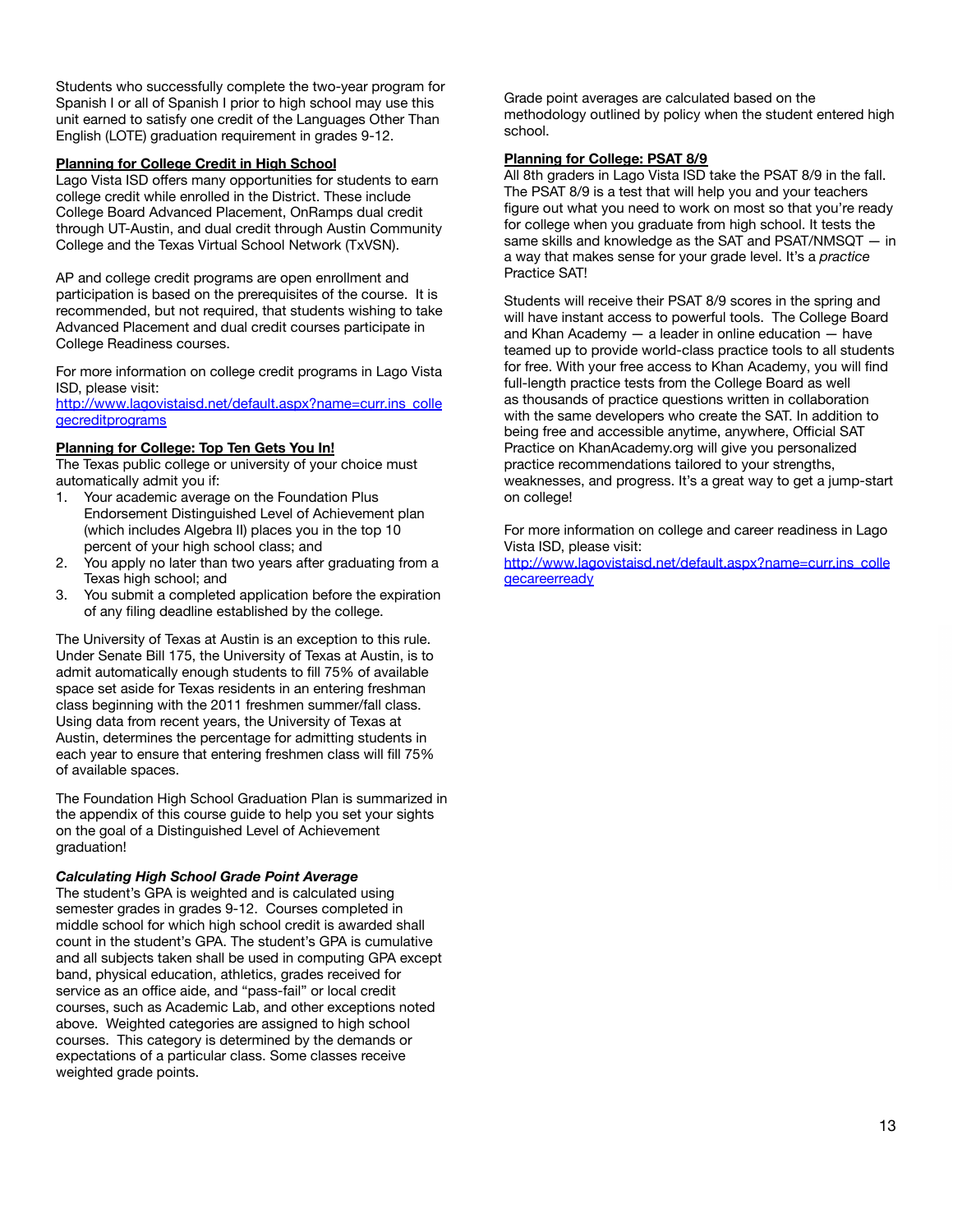## **Course Descriptions**

*Courses in this guide may not be available or may not be offered in a given year. Other than required courses, courses may vary based on the number of student requests for the course.*



### **English Language Arts (ELA) 6 Course Number: 1106 Full Year**

### **Prerequisite:** *None*

English Language Arts 6 is designed to stimulate students to engage in deeper levels of thinking and higher levels of reading comprehension. Students will strengthen their understanding of reading, writing, research, listening, speaking, and the oral and written conventions of the English language. Emphasis will be placed on developing students' skills in critical, analytical and creative thinking, close reading, grammar, and composition. Students will be expected to read and write on a daily basis.

### **College Readiness English Language Arts (ELA) 6 Course Number: 1116 Full Year**

### **Prerequisite:** *Demonstrated ability according to District criteria; See entry guidelines.*

College Readiness English Language Arts 6 is a course designed for high-achieving 6th grade students demonstrating advanced English language arts skills who will receive instruction leading to subsequent advanced English Language Arts courses. The class covers 6th grade content and engages students in becoming skilled readers of prose written in a variety of periods, disciplines, and rhetorical contexts and in becoming skilled writers who compose for a variety of purposes. Students will develop an understanding of the interactions among a writer's purposes, audience expectations, and subjects as well as the way generic conventions and the resources of language contribute to effectiveness in writing. Emphasis is placed on developing critical and creative thinking and analysis of the style of selected authors and works through required reading, discussions, essays, and exams. Students will be expected to read and write on a daily basis. **Students should expect an additional time requirement and be willing to work independently. Summer reading may be required.**

### **Math 6**

**Course Number: 1206 Full Year**

### **Prerequisite:** *None*

Math 6 focuses on developing a strong understanding of operations with integers and positive rational numbers to solve problems, understanding and applying ratios and rates and using equivalent ratios to represent proportional relationships, using expressions and equations to represent relationships in a variety of contexts, understanding data representation, and financial literacy. Students will multiply and divide rational numbers and will use reasoning about multiplication and division to solve rate, ratio, and proportion problems.

Students will write expressions and equations as well as derive and use formulas to connect learning to real-world problem solving.

### **College Readiness Math 6 Course Number: 1216**

### **Full Year**

**Prerequisite:** *Overall grade of 90% or higher in 5th grade math; Final Level II on 5th Grade STAAR in math; Demonstrated ability according to District criteria; See entry guidelines.*

College Readiness Math 6 is a course designed for high-achieving 6th grade students with advanced mathematical skills, who will receive instruction leading to 8th grade Algebra I and subsequent advanced mathematics courses. College Readiness Math 6 compacts and accelerates the content of 6th and 7th grade mathematics curriculum with added rigor, depth, global connections, multiple representations (verbal, algebraic, numerical, graphical, physical), and expectations of sophistication in student work. In addition to the primary focal points of using operations with integers and positive rational numbers to solve problems, understanding and applying ratios and rates and using equivalent ratios to represent proportional relationships, using expressions and equations to represent relationships in a variety of contexts, understanding data representation, and financial literacy, the curriculum will include a rigorous problem solving component. There is a strong expectation that all of the students in the middle school College Readiness math sequence are preparing for Advanced Placement Calculus or other college-level mathematics coursework in high school. **Students should expect an additional time requirement and be willing to work independently.**

### **Science 6**

### **Course Number: 1306 Full Year**

### **Prerequisite:** *None*

Science 6 is interdisciplinary in nature; however much of the content focus is on physical science. This course utilizes specific instructional strategies designed to enhance the development of critical thinking skills. Students analyze real-world situations through scientific problem solving. Topics of study include elements, compounds and mixtures, energy resources, potential and kinetic energy, energy transformations, force and motion, solar system and space exploration, taxonomic classifications and levels of organization in ecosystems.

### **World Cultures 6 Course Number: 1406 Full Year**

### **Prerequisite:** *None*

World Cultures 6 is the study of people, places, and societies of the contemporary world. Students will describe the influence of individuals and groups on historical and contemporary events in societies and identify the locations and geographic characteristics of various societies. Students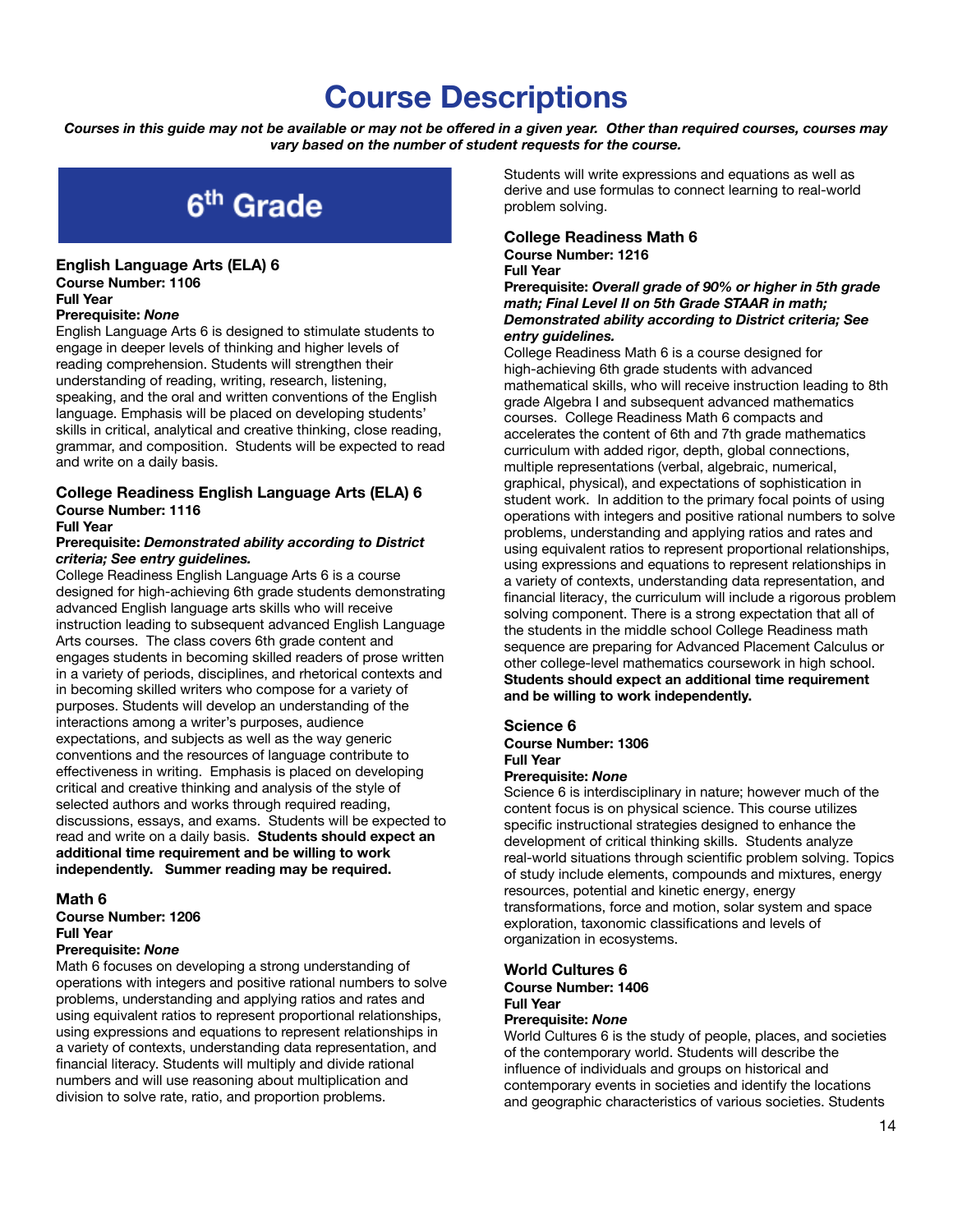identify different ways of organizing economic and governmental systems. The concepts of limited and unlimited government are introduced, and students describe the nature of citizenship in various societies. Students compare institutions common to all societies such as government, education, and religious institutions. Students explain how the level of technology affects the development of the various societies and identify different points of view about events. The concept of frame of reference is introduced as an influence on an individual's point of view. Students will use a variety of rich primary and secondary source material such as biographies, autobiographies, speeches, letters, poetry, songs, and artworks. The course utilizes strategies that develop the skills, habits of mind, and concepts needed for higher-level thinking.

## 7<sup>th</sup> Grade

### **English Language Arts (ELA) 7 Course Number: 1107 Full Year**

### **Prerequisite:** *None*

The English Language Arts 7 course is designed to develop an understanding for reading, writing, research, listening, speaking, and the oral and written conventions of the English language. This course emphasizes reading a variety of genres, writing a wide variety of compositions, and integrating research and presentation skills. Students learn grammar, usage, vocabulary, and other English language skills within the context of reading and writing. Integrated multicultural literature studies are used as stimuli or models for writing as well as to promote literary analysis skills. Emphasis is placed on developing critical and creative thinking and analysis of the style of selected authors and works through required reading, discussions, essays, and exams. Students will be expected to read and write on a daily basis.

### **College Readiness English Language Arts (ELA) 7**

### **Course Number: 1117**

### **Full Year**

### **Prerequisite:** *Demonstrated ability according to District criteria; See entry guidelines.*

College Readiness English Language Arts 7 is a course designed for high-achieving 7th grade students demonstrating advanced English language arts skills who will receive instruction leading to subsequent advanced English Language Arts courses. Students participate in several independent and group projects. They write for a variety of audiences, in a number of formats, and for varied purposes, including to inform, to persuade, and to entertain. Throughout the course, students follow the steps of the writing process and utilize self, peer, and teacher evaluations to revise writing. Students are taught an array of elaboration strategies. Integrated multicultural literature studies will also be used as stimuli or models for writing. Improvement in grammar is approached by emphasizing higher-level thinking for writing. Instruction includes research and listening skills. Emphasis is placed on developing critical and creative thinking and analysis of the style of selected authors and works through required reading,

discussions, essays, and exams. Students will be expected to read and write on a daily basis. **Students should expect an additional time requirement and be willing to work independently. Summer reading may be required.**

### **Math 7 Course Number: 1207 Full Year Prerequisite:** *None*

In Math 7, students will develop an understanding of direct proportional relationships in number, geometry, measurement, and probability; applying addition, subtraction, multiplication, and division of decimals, fractions, and integers in problem solving situations; and using statistical measures to describe data. Students will use proportionality and ratio to describe and solve situations involving discounts, interest, taxes, and percent of increase or decrease. They will compose and decompose 2- and 3-dimensional objects to create and validate formulas for surface area and volume. Students will extend their learning in addition, subtraction, multiplication and division of integers and rational numbers by applying the properties of arithmetic to consider negative numbers in everyday contexts.

### **College Readiness Math 7 (Pre-Algebra) Course Number: 1217 Full Year**

### **Prerequisite:** *Overall grade of 80% or higher in College Readiness Math 6; Final Level II on 6th Grade STAAR in math; Demonstrated ability according to District criteria; See entry guidelines.*

College Readiness Math 7 is a course designed for high-achieving 7th grade students demonstrating advanced mathematical skills, who will receive instruction leading to 8th grade Algebra I and subsequent advanced mathematics courses. College Readiness Math 7 compacts and accelerates the content of 7th and 8th grade

mathematics curriculum with added rigor, depth, global connections, multiple representations (verbal, algebraic, numerical, graphical, physical), and expectations of sophistication in student work. This course reviews arithmetic procedures and begins a student's investigation of algebraic concepts. Students will use linear equations to represent real-world situations, and develop an understanding of slope as rate of change. They will increase fluency in number, operation and quantitative reasoning; analyze 2- and 3-dimensional space and uses of statistical data; and develop and describe geometric and mathematical patterns all leading to sustainable algebraic thinking. There is a strong expectation that all of the students in the middle school College Readiness math sequence are preparing for Advanced Placement Calculus or other college-level mathematics coursework in high school. **Students should expect an additional time requirement and be willing to work independently. Students in this course will take the 8th Grade Mathematics STAAR exam.**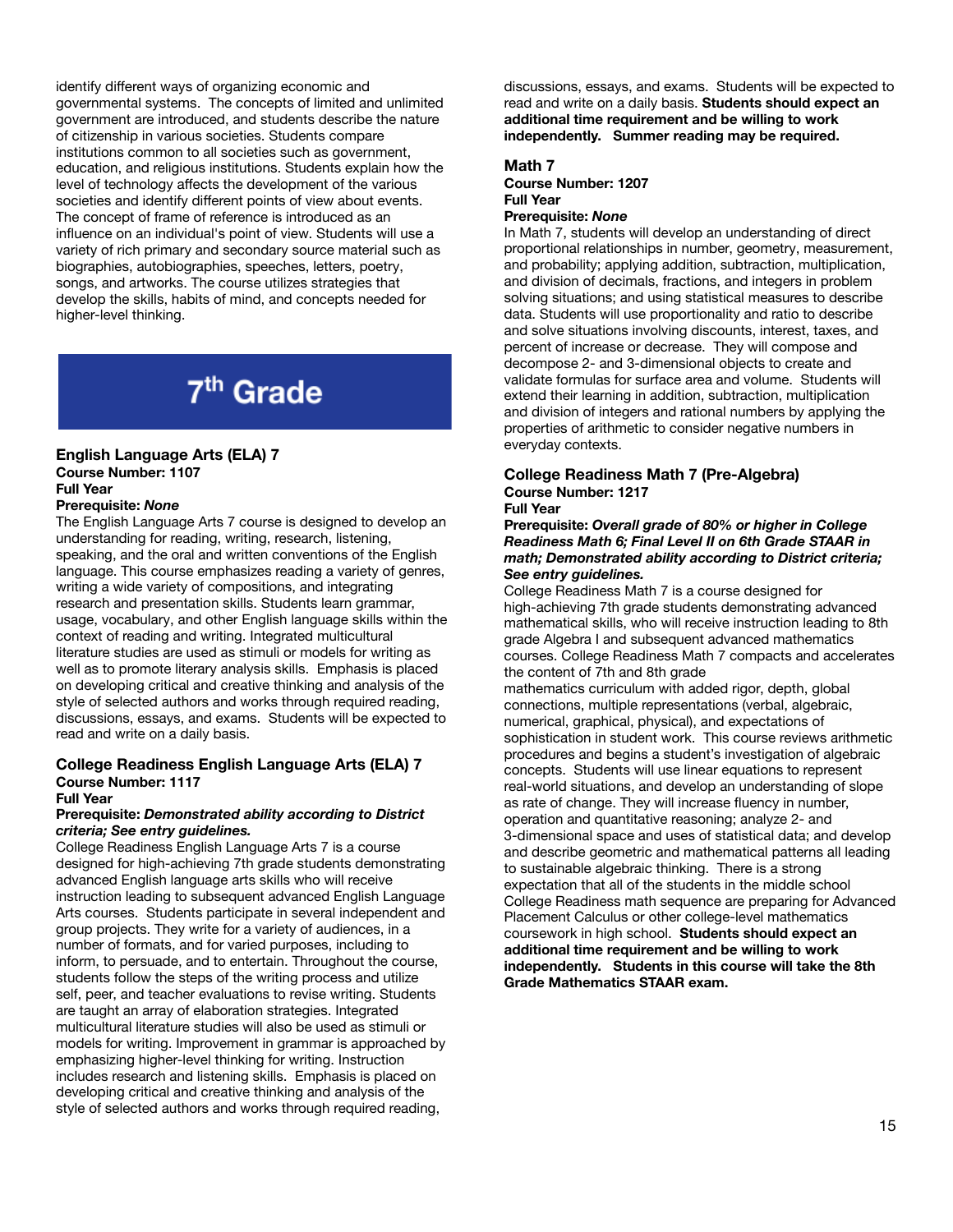### **Science 7 Course Number: 1307 Full Year Prerequisite:** *None*

Science 7 is designed for all students and utilizes specific instructional strategies designed to enhance the development of critical thinking skills. Students analyze real-world situations through scientific problem solving. Concepts covered are interdisciplinary in nature with a focus on organisms and the environment. Topics of study include the flow and conservation of energy through living systems, force, motion, and energy observed in living systems and the environment, Earth and space phenomena, relationships between living organisms and their environment, genetics, plant and animal cell structures, and human body systems. Students will be engaged in relevant and rigorous hands-on laboratory investigations that emphasize process skills, such as experimental design, and use tools and technology to collect, record, and analyze data.

### **College Readiness Science 7**

### **Course Number: 1317 Full Year**

### **Prerequisite:** *Demonstrated ability according to District criteria; See entry guidelines.*

College Readiness Science 7 is a course designed for high-achieving 7th grade students demonstrating advanced scientific reasoning skills who will receive instruction leading to subsequent advanced science courses. This is an academically intensive course designed for the scholastically motivated and scientifically curious student. College Readiness Science 7 covers the 7th grade science content while encouraging advanced skills, in depth discussion, more comprehensive lab work and increased independent study. Special projects are assigned during the year, which may require individual research on the Internet or at a local library. College and career readiness standards are addressed through collaborative lab and field explorations intended to enhance the development of scientific process skills. Independent reading, analytical writing and in-depth discussions equip students with the conceptual understanding and critical thinking needed in preparation for the Advanced Placement courses in high school. Students analyze real-world situations through scientific problem solving. Concepts covered are interdisciplinary in nature with a focus on organisms and the environment. Topics of study include the flow and conservation of energy through living systems, force, motion, and energy observed in living systems and the environment, Earth and space phenomena, relationships between living organisms and their environment, genetics, plant and animal cell structures, and human body systems. Students will be engaged in relevant and rigorous hands-on laboratory investigations that emphasize process skills, such as experimental design, and use tools and technology to collect, record, and analyze data. **Students should expect an additional time requirement and be willing to work independently.**

### **Texas History 7 Course Number: 1407 Full Year Prerequisite:** *None*

In Texas History 7, students will study the history of Texas from early times to the present. Areas of study will include Natural Texas and its People; Age of Contact; Spanish Colonial; Mexican National; Revolution and Republic; Early Statehood; Texas in the Civil War and Reconstruction; Cotton, Cattle and Railroads; Age of Oil; Texas in the Great Depression and World War II; Civil Rights and Conservatism; and Contemporary Texas eras. Students identify the regions of Texas and describe the structure and functions of government. Students will examine the rights and responsibilities of Texas citizens, identify different ethnic groups who contributed to Texas culture, and analyze the impact of science and technology on the development of Texas in various industries. American and nationalistic viewpoints of the critical events of the Civil War and Reconstruction are emphasized in order to prepare students for future studies. A wide variety of primary and secondary source material is used to teach the strands of knowledge and skills listed in the TEKS.

## 8<sup>th</sup> Grade

### **English Language Arts (ELA) 8 Course Number: 1108 Full Year**

### **Prerequisite:** *None*

In English Language Arts 8, students will develop an understanding for reading, writing, research, listening, speaking, and the oral and written conventions of the English language. This course engages students in becoming skilled readers of non-fiction and prose written in a variety of periods, disciplines, and rhetorical contexts and in becoming skilled writers who compose for a variety of purposes. Students will engage in activities that build on their prior knowledge and skills in order to strengthen skills in oral and written communication in four basic areas: grammar, spelling, composition, and literature. This course is also designed to prepare students for high school English and advanced vocabulary development. Emphasis is placed on correctly using the writing process and using critical thinking skills. Students will be expected to read and write on a daily basis.

### **College Readiness English Language Arts 8 Course Number: 1118**

### **Full Year**

### **Prerequisite:** *Demonstrated ability according to District criteria; See entry guidelines.*

College Readiness English 8 is a course designed for high-achieving 8th grade students demonstrating advanced English language arts skills, who will receive instruction leading to subsequent College Readiness and AP English Language Arts courses. This course engages students in becoming skilled readers of non-fiction and prose written in a variety of periods, disciplines, and rhetorical contexts and in becoming skilled writers who compose for a variety of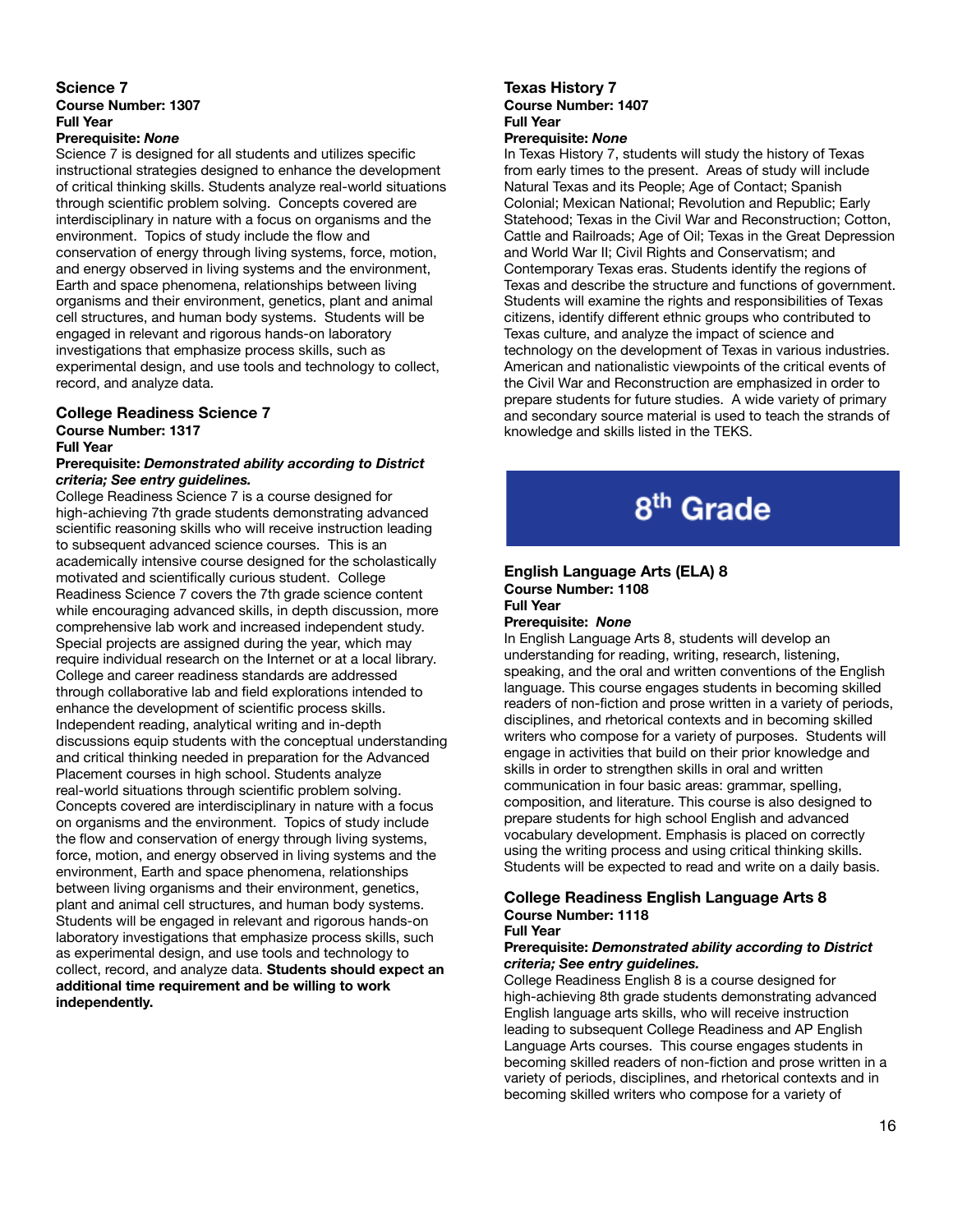purposes. Both their writing and their reading should make students aware of the interactions among a writer's purposes, audience expectations, and subjects as well as the way generic conventions and the resources of language contribute to effectiveness in writing. Emphasis is placed on developing critical and creative thinking and analysis of the style of selected authors and works through required reading, discussions, essays, and exams. Students will be expected to read and write on a daily basis. **Students should expect an additional time requirement and be willing to work independently. Summer reading may be required.**

### **Math 8 (Pre-Algebra) Course Number: 1208 Full Year**

### **Prerequisite:** *None*

Math 8 reviews arithmetic procedures and begins a student's in-depth investigation into algebraic concepts. The primary focal points of Math 8 include representing, applying, and analyzing proportional relationships; using expressions and equations to describe relationships including Pythagorean Theorem; making inferences from data; and financial literacy. Students will use linear equations to represent real-world situations, and develop an understanding of slope as rate of change. They will increase fluency in number, operation and quantitative reasoning; analyze 2- and 3-dimensional space and uses of statistical data; and develop and describe geometric and mathematical patterns all leading to sustainable algebraic thinking.

### **HS Algebra I**

### **Course Number: 1209 PEIMS #03100500 HS Credit: 1, Full Year**

**Prerequisite**: *Overall grade of 80% or higher in 7th grade College Readiness math and Final Level II on 8th grade STAAR in math (taken in 7th grade College Readiness math) OR Math 8 Credit-by-Exam for Acceleration (CBE); Demonstrated ability according to District criteria; See entry guidelines.*

HS Algebra I is a course designed for high-achieving 8th grade students demonstrating advanced mathematical skills, who will receive instruction leading to subsequent advanced mathematics courses. This course will focus on concepts, such as functional relationships and problem solving in real situations, including, but not limited to the following: table building, coordinate graphing, equation writing and solving, operations on polynomials, factoring, and real number computation with an intense focus on high level application, problem solving, and higher order thinking processes. This course will expand students' understanding of number, operation, and quantitative reasoning; patterns, relationships, and algebraic thinking; geometry; measurement; and probability, and statistics. Special emphasis is placed on problem solving and application of skills and concepts. Students will also be instructed in the use of the graphing calculator. There is a strong expectation that all of the students in the middle school College Readiness math sequence are preparing for Advanced Placement Calculus or other college-level mathematics coursework in high school. **Students should expect an additional time requirement and be willing to work independently. Upon successful completion, this course grants high school credit. The grade earned will be factored into the student's high**

**school GPA. Students in this course will take the Algebra I EOC STAAR exam.**

### **Science 8**

**Course Number: 1308 Full Year**

### **Prerequisite:** *None*

In Science 8, students analyze real-world situations through scientific problem solving. Concepts covered are interdisciplinary in nature with a focus on earth and space science. Topics of study include properties of matter and chemical reactions, relationship between forces and motion explained by Newton's three laws, cycles within the Sun, Earth, and Moon systems, seasons, tides, lunar phases, origin of universe, plate tectonics, topographic maps, interaction of solar, weather, and ocean systems, interactions within ecosystems, and environmental changes. Students will be engaged in relevant and rigorous hands-on laboratory investigations that emphasize process skills, such as experimental design, and use tools and technology to collect, record, and analyze data.

### **College Readiness Science 8 Course Number: 1318 Full Year**

### **Prerequisite:** *Demonstrated ability according to District criteria; See entry guidelines.*

College Readiness Science 8 is a course designed for high-achieving 8th grade students demonstrating advanced scientific reasoning skills who will receive instruction leading to subsequent advanced science courses. This is an academically intensive course designed for the scholastically motivated and scientifically curious student. College Readiness Science 8 covers the 8th grade science content while encouraging advanced

skills, in depth discussion, more comprehensive lab work and increased independent study. Special projects are assigned during the year, which may require individual research on the Internet or at a local library. College and career readiness standards are addressed through collaborative lab and field explorations intended to enhance the development of scientific process skills. Independent reading, analytical writing and in-depth discussions equip students with the conceptual understanding and critical thinking needed in preparation for the Advanced Placement courses in high school. Students analyze real-world situations through scientific problem solving. Concepts covered are interdisciplinary in nature with a focus on earth and space science. Topics of study include properties of matter and chemical reactions, relationship between forces and motion explained by Newton's three laws, cycles within the Sun, Earth, and Moon systems, seasons, tides, lunar phases, origin of universe, plate tectonics, topographic maps, interaction of solar, weather, and ocean systems, interactions within ecosystems, and environmental changes. Students will be engaged in relevant and rigorous hands-on laboratory investigations that emphasize process skills, such as experimental design, and use tools and technology to collect, record, and analyze data. **Students should expect an additional time requirement and be willing to work independently.**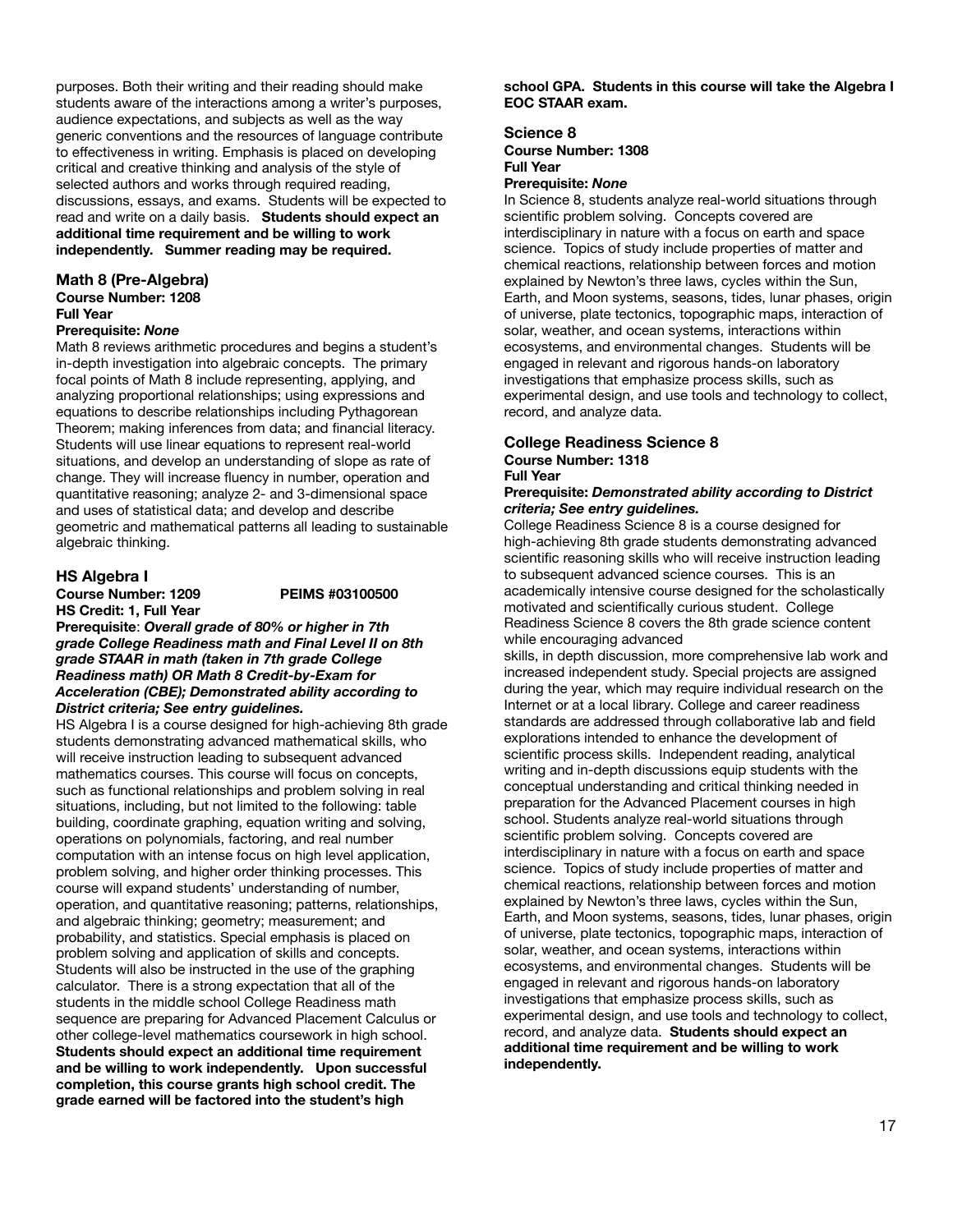### **U.S. History 8 Course Number: 1408 Full Year**

### **Prerequisite:** *None*

In US History 8, students study the history of the United States from colonization through Reconstruction. Students analyze political, economic, religious and social events and issues related to the colonial and revolutionary eras, the creation and ratification of the U.S. Constitution, the challenges of the early Republic, the Age of Jackson, westward expansion, sectionalism, Civil War and Reconstruction. Students examine the physical characteristics of the U.S. and their impact on how and where Americans lived, the American beliefs and principles reflected in historical documents such as the U.S. Constitution, the effects of major Supreme Court cases and major reform movements of the 19th century and examine the rights and responsibilities of citizens of the United States as well as the importance of effective leadership in a constitutional republic. A wide variety of primary and secondary source material is used to teach the strands of knowledge and skills listed in the TEKS.

## **Electives**

*Some elective courses have costs and fees associated with them. Please see your counselor or the elective educator if you need assistance with course fees.*

### **Fine Arts**

### **Art 6 Course Number: 1751 Semester Prerequisite:** *None*

This course is comprised of four basic strands- foundations: observation and perception; creative expression; historical and cultural relevance; and critical evaluation and response. These strands provide broad, unifying structures for organizing the knowledge and skills students are expected to acquire. Each strand is of equal value and may be presented in any order throughout the course. Students rely on personal observations and perceptions, which are developed through increasing visual literacy and sensitivity to surroundings, communities, memories, imaginings, and life experiences, as sources for thinking about, planning, and creating original artworks. Students communicate their thoughts and ideas with innovation and creativity. Through art, students challenge their imaginations, foster critical thinking, collaborate with others, and build reflective skills. While exercising meaningful problem-solving skills, students develop the lifelong ability to make informed judgments. **Required for all 6th graders. Note: There is a \$10 materials fee for this course.**

### **Art 7**

### **Course Number: 1752 Semester**

### **Prerequisite:** *Art 6 recommended*

This course expands and enhances student learning in the four basic strands--foundations: observation and perception; creative expression; historical and cultural relevance; and critical evaluation and response. These strands provide broad, unifying structures for organizing the knowledge and skills students are expected to acquire. Each strand is of equal value and may be presented in any order throughout the course. Students rely on personal observations and perceptions, which are developed through increasing visual literacy and sensitivity to surroundings, communities, memories, imaginings, and life experiences, as sources for thinking about, planning, and creating original artworks. Students communicate their thoughts and ideas with innovation and creativity. Through art, students challenge their imaginations, foster critical thinking, collaborate with others, and build reflective skills. While exercising meaningful problem-solving skills, students develop the lifelong ability to make informed judgments. **Note: There is a \$20 materials fee for this course.**

### **Art 8**

### **Course Number: 1753 Semester Prerequisite:** *Art 7 recommended*

This course expands and enhances student learning in the four basic strands--foundations: observation and perception; creative expression; historical and cultural relevance; and critical evaluation and response. These strands provide broad, unifying structures for organizing the knowledge and skills students are expected to acquire. Each strand is of equal value and may be presented in any order throughout the course. Students rely on personal observations and perceptions, which are developed through increasing visual literacy and sensitivity to surroundings, communities, memories, imaginings, and life experiences, as sources for thinking about, planning, and creating original artworks. Students communicate their thoughts and ideas with innovation and creativity. Through art, students challenge their imaginations, foster critical thinking, collaborate with others, and build reflective skills. While exercising meaningful problem-solving skills, students develop the lifelong ability to make informed judgments. **Note: There is a \$20 materials fee for this course.**

### **Beginning Band Course Number: 1901 Full Year**

### **Prerequisite:** *None; This course is recommended for 6th and 7th graders who are participating in band for the first time*

Beginning band is the introduction to the focused study of instrumental music. This course is designed to provide students with a focused introduction to instrumental music in brass, woodwind, or percussion instruments. Students will not only receive instruction on using correct embouchure, hand position, posture, breathing, and articulations but will also learn advanced fingerings, scales, vibrato, and music terminology. A rental fee may be charged to offset any repair costs on instruments owned by the District.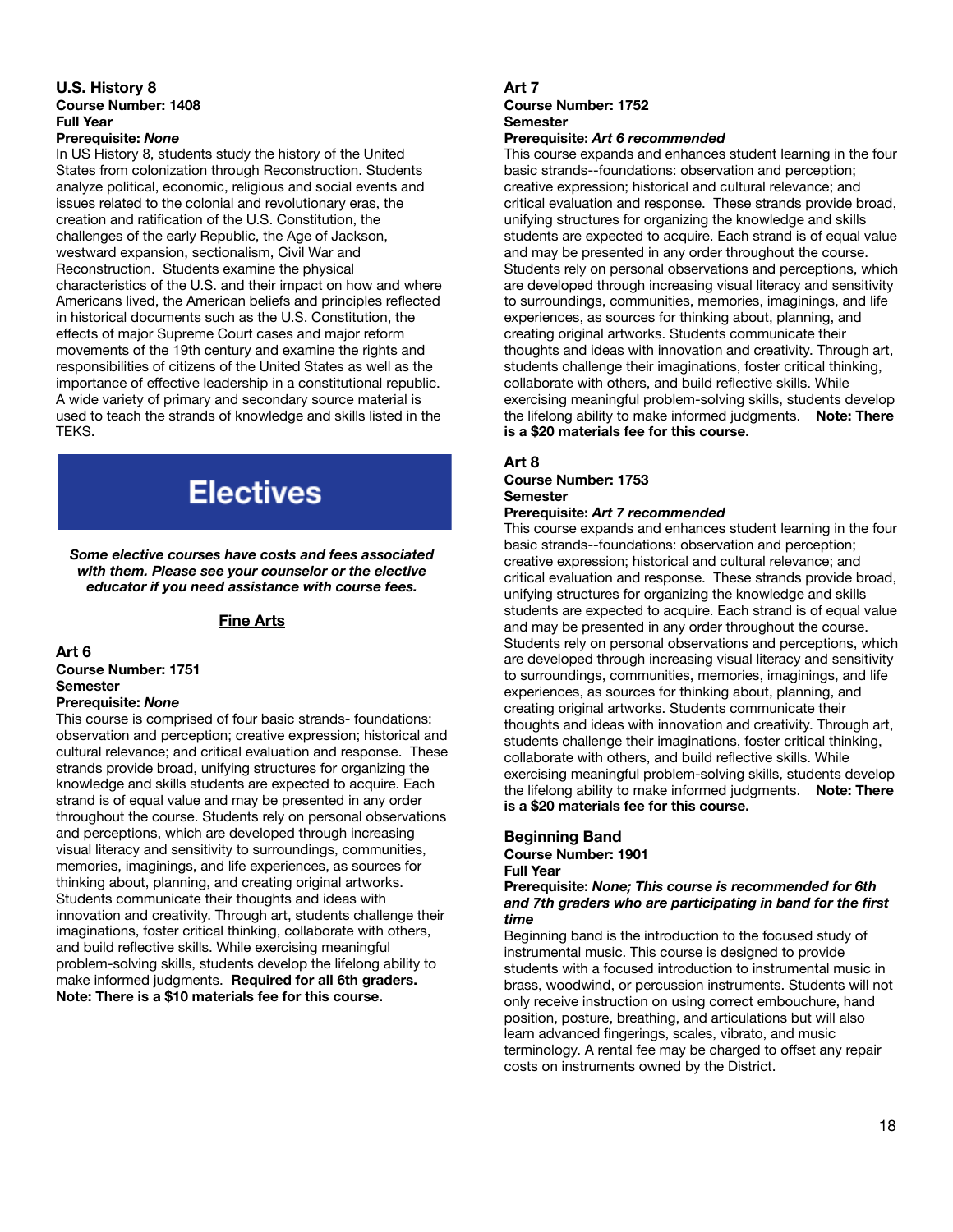### **Symphonic Band Course Number: 1902 Full Year Prerequisite:** *Beginning Band; This course is recommended for 7th and 8th graders*

This is a continuing course designed to further develop instrumental music instruction for students who have previously played a brass, woodwind, or percussion instrument. Students will not only receive instruction on using correct embouchure, hand position, posture, breathing, and articulations but will also learn advanced fingerings, scales, vibrato, and music terminology. There are several concert performances, parade performances, and competitions in solo and ensemble each year. These band members perform individually at concerts and may compete at the University Interscholastic League Concert and Sight-Reading Competition in the spring. Attendance at rehearsals and all after-school performances is required. A rental fee may be charged to offset any repair costs on instruments owned by the District.

### **HS Marching/Concert Band I**

**Course Number: 2931 PEIMS #PES00012 Credit: ½, Semester Course Number: 2738 PEIMS #03150100 Credit: 1, Full Year**

### **Prerequisite:** *Audition and teacher approval*

Marching/Concert Band I is the focused study of musical instrument performance skills, basic and advanced music theory, sight-reading skills, marching, concert, ensemble, and solo skills. Participation in band is subject to instructor placement determined by an audition to assess the student's instrumental technique and music reading skill. All band students are required to participate in rehearsals and performances before and after school. The Viking Marching Band performs at all appropriate football games and pep rallies. The group also participates in all UIL related contests and others contests during the semester that prove beneficial to the program. Students participate in Marching Band in the fall and Concert Band in the spring. A rental fee may be charged to offset any repair costs on instruments owned by the District. Students will receive an additional physical education substitution credit for the fall semester of marching band. A student must take two semesters of Marching Band to equal 1 physical education substitution credit. **Completion of this course earns a student high school credit. Because marching band is a substitute for physical education in high school, the grade earned will NOT be factored into the student's high school GPA.**

### **Theatre 6 Course Number:**

**Semester**

### **Prerequisite:** *None*

This course will focus on beginning skills for theatre performance. Students will develop confidence and stage presence through training in acting techniques. Areas of study may include improvisation, pantomime, scene writing, monologue, directing, theatre history and playwriting, as well as technical skills, such as lighting and sound.

### **Theatre 7**

**Course Number: Semester**

### **Prerequisite:** *None*

This course will focus on helping students develop intermediate to advanced skills for theatre performance. Students will develop confidence and stage presence through training in acting techniques. Areas of study may include improvisation, pantomime, scene writing, monologue, directing, theatre history and playwriting, as well as technical skills, such as lighting and sound.

### **Theatre 8 Course Number: Semester Prerequisite:** *None*

This course will focus on helping students develop intermediate to advanced skills for theatre performance. Students will develop confidence and stage presence through training in acting techniques. Areas of study may include improvisation, pantomime, scene writing, monologue, directing, theatre history and playwriting, as well as technical skills, such as lighting and sound.

### **Languages Other Than English**

### **Beginning Spanish Course Number: 1808 Semester**

### **Prerequisite:** *7th and 8th graders only*

Beginning Spanish is a beginning level course that will introduce the student to a variety of areas of the Spanish language. In this course, the student will learn listening, speaking, reading, and writing skills through interesting and engaging activities. This course is organized into five topics including greetings, the date, weather, time, and colors. The student will learn to express himself using an ever-increasing vocabulary, present-tense verbs, articles, and adjectives. Grammar is introduced and practiced in innovative and interesting ways with a variety of learning styles in mind. Elements of the Spanish-speaking world and culture appear throughout the course, including people, geographical locations, and histories.

### **HS Spanish I**

### **Course Number: 1802 PEIMS #03440100**

**HS Credit: 1, Full Year Prerequisite:** *8th graders only; Beginning Spanish strongly recommended*

HS Spanish I provides an introduction to the five Cs: *communication* (speaking, listening, reading, writing), *culture* (understanding of the people, practices, products and perspectives), *connections* (with other subject areas), *comparisons* (own culture/language with another), and *communities* (using language beyond the school setting for personal and career development). **Completion of this course earns a student high school credit. The grade earned will be factored into the student's high school GPA.**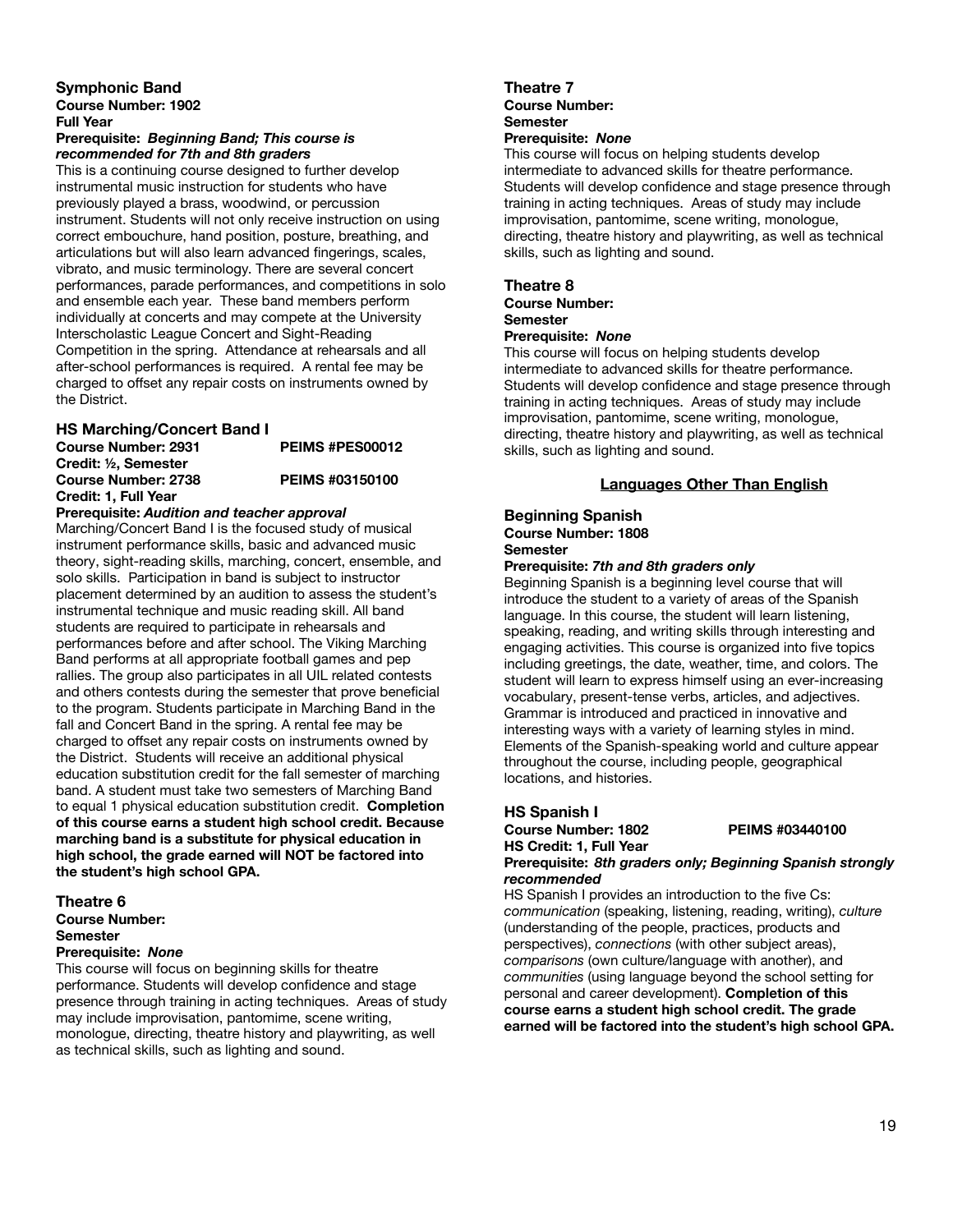### **Physical Education & Health**

### **Physical Education 6 Course Number: 1601 Full Year**

### **Prerequisite:** *None*

In Physical Education 6-8, students will improve and develop their fitness knowledge and level through a variety of individual and team sports and activities. All activities are designed to improve their personal fitness level and acquire health and fitness information necessary to become healthy and active adults. State fitness testing will also be included in this course. Students are required to dress out in campus specific fitness attire. Grades are based on participation, skills, and written tests. **Required for 6th graders; may be substituted with Pre-Athletics.**

### **Physical Education 7**

### **Course Number: 1602 Full Year**

### **Prerequisite:** *None*

In Physical Education 6-8, students will continue to improve and develop their fitness knowledge and level through a variety of individual and team sports and activities. All activities are designed to improve their personal fitness level and acquire health and fitness information necessary to become healthy and active adults. State fitness testing will also be included in this course. Students are required to dress out in campus specific fitness attire. Grades are based on participation, skills, and written tests. **Required for 7th graders; may be substituted with Athletics.**

### **Physical Education 8 Course Number: 1603 Full Year**

### **Prerequisite:** *None*

In Physical Education 6-8, students will continue to improve and develop their fitness knowledge and level through a variety of individual and team sports and activities. All activities are designed to improve their personal fitness level and acquire health and fitness information necessary to become healthy and active adults. State fitness testing will also be included in this course. Students are required to dress out in campus specific fitness attire. Grades are based on participation, skills, and written tests. **Required for 8th graders; may be substituted with Athletics.**

### **Pre-Athletics 6 – Boys Course Number: 1623 Full Year**

### **Prerequisite:** *6th grade boys only; Sports physical*

Pre-athletic Physical Education is designed to prepare students for athletic participation and may include football, basketball, volleyball, track and field, golf, and tennis. Some of the sports meet before or after school. These students also participate in strength and conditioning activities during off-season to enhance their opportunities for success in seasonal competition. **This course is a substitute for the required PE course.**

### **Pre-Athletics 6 – Girls Course Number: 1624 Full Year**

### **Prerequisite:** *6th grade girls only; Sports physical*

Pre-athletic Physical Education is designed to prepare students for athletic participation and may include football, basketball, volleyball, track and field, golf, and tennis. Some of the sports meet before or after school. These students also participate in strength and conditioning activities during off-season to enhance their opportunities for success in seasonal competition. **This course is a substitute for the required PE course.**

### **Athletics 7 – Boys Course Number: 1620 Full Year**

### **Prerequisite:** *7th grade boys only; Sports physical*

Athletics 7 may include football, basketball, volleyball, track and field, golf, and tennis. Some of the sports meet before or after school. These students also participate in strength and conditioning activities during off-season to enhance their opportunities for success in seasonal competition. Attendance at all practices and competitions is required. Students must have a physical examination by a medical doctor to participate in competitive athletics. Annual UIL physicals are required for all students participating in one or more sports. In order to meet the UIL age requirements for 7th grade athletics a student cannot have reached their 14th birthday on or prior to September 1st of the current school year. **This course is a substitute for the required PE course.**

### **Athletics 7 – Girls Course Number: 1621 Full Year**

### **Prerequisite:** *7th grade girls only; Sports physical*

Athletics 7 may include football, basketball, volleyball, track and field, golf, and tennis. Some of the sports meet before or after school. These students also participate in strength and conditioning activities during off-season to enhance their opportunities for success in seasonal competition. Attendance at all practices and competitions is required. Students must have a physical examination by a medical doctor to participate in competitive athletics. Annual UIL physicals are required for all students participating in one or more sports. In order to meet the UIL age requirements for 7th grade athletics a student cannot have reached their 14th birthday on or prior to September 1st of the current school year. **This course is a substitute for the required PE course.**

### **Athletics 8 – Boys Course Number: 1618 Full Year**

### **Prerequisite:** *8th grade boys only; Sports physical*

Athletics 8 may include football, basketball, volleyball, track and field, golf, and tennis. Some of the sports meet before or after school. These students also participate in strength and conditioning activities during off-season to enhance their opportunities for success in seasonal competition. Attendance at all practices and competitions is required. Students must have a physical examination by a medical doctor to participate in competitive athletics. Annual UIL physicals are required for all students participating in one or more sports. In order to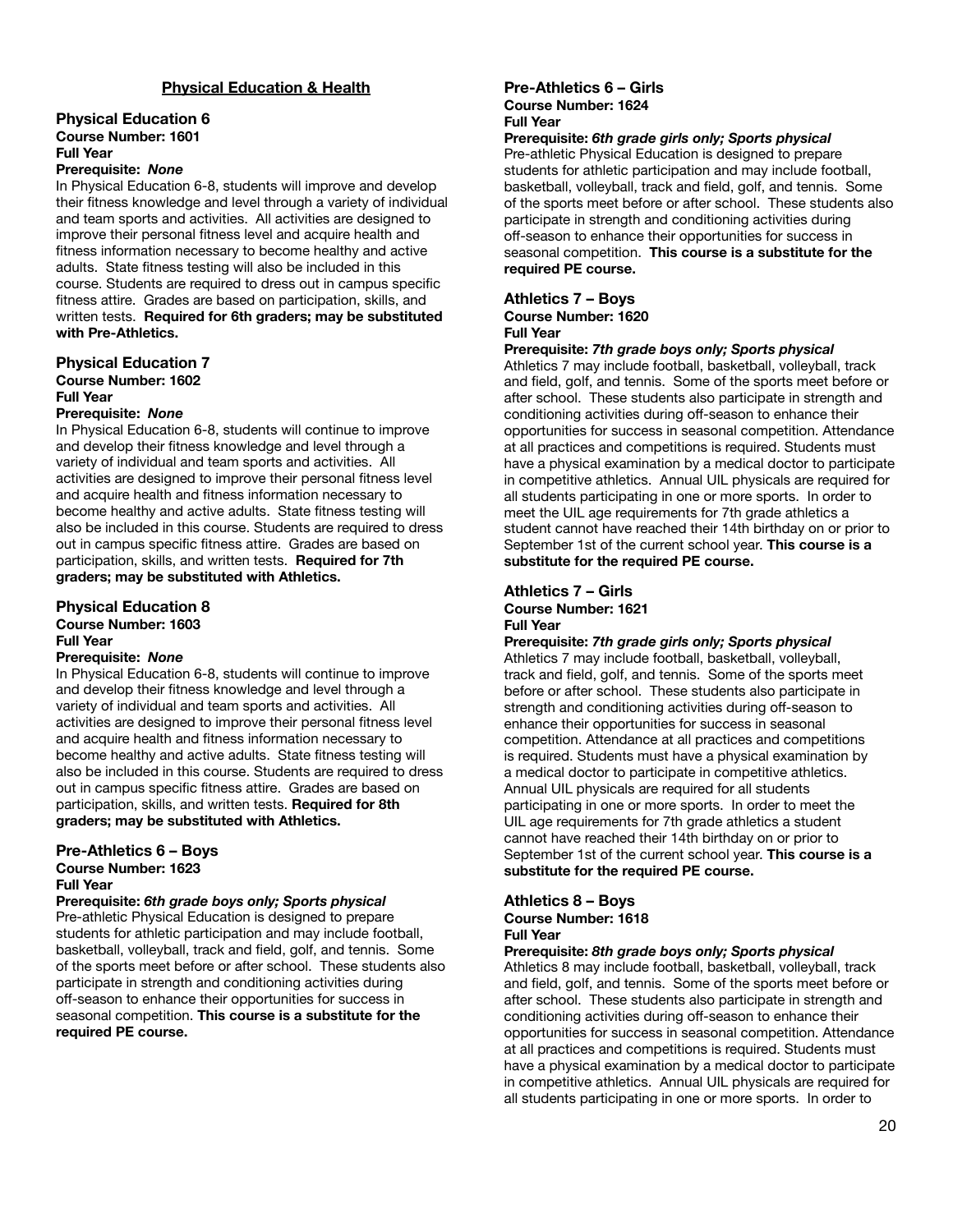meet the UIL age requirement for 8th grade athletics a student cannot have reached their 15th birthday on or prior to September 1st of the current school year. **This course is a substitute for the required PE course.**

### **Athletics 8 – Girls Course Number: 1619 Full Year**

**Prerequisite:** *8th grade girls only; Sports physical*

Athletics 8 may include football, basketball, volleyball, track and field, golf, and tennis. Some of the sports meet before or after school. These students also participate in strength and conditioning activities during off-season to enhance their opportunities for success in seasonal competition. Attendance at all practices and competitions is required. Students must have a physical examination by a medical doctor to participate in competitive athletics. Annual UIL physicals are required for all students participating in one or more sports. In order to meet the UIL age requirement for 8th grade athletics a student cannot have reached their 15th birthday on or prior to September 1st of the current school year. **This course is a substitute for the required PE course.**

### **Health 7**

**Course Number: 1830 Semester**

### **Prerequisite:** *7th graders only*

In Health 7, students will develop knowledge and skills to address adolescent health issues. Students gain a better understanding of the knowledge and behavior they use to safeguard their health, particularly pertaining to health risks. Major areas of study will include fitness, nutrition, mental/emotional health, substance abuse, and interpersonal relationships. In addition, students will learn about safe behaviors, puberty, and the reproductive system through the "Draw the Line-Respect the Line" curriculum. **This is a required course.**

### **Technology Applications**

### **Technology Applications 6 Course Number: 1810 Semester**

### **Prerequisite:** *6th graders only*

In Technology Applications 6, students will utilize computers to learn a variety of technological units. This class is designed to provide students with a broad, exploratory experience with a variety of tools, materials, and processes associated with industry and technology. Through the study of technology applications, students make informed decisions by understanding current and emerging technologies, including technology systems, appropriate digital tools, and personal learning networks. As competent researchers and responsible digital citizens, students use creative and computational thinking to solve problems while developing career and college readiness skills. Topics of study include: using files in various formats such as text, raster and vector graphics, video, and audio files; using digital tools such as blogs, wikis, audio/video communication, or other emerging technologies; and practicing safe, responsible, legal, and ethical behavior while using technology tools and resources. **Required for 6th graders.**

### **Technology Applications 7 Course Number: 1763 Semester**

### **Prerequisite:** *7th graders only*

In Technology Applications 7, students will utilize computers to learn a variety of technological units. This class is designed to provide students with a broad, exploratory experience with a variety of tools, materials, and processes associated with industry and technology. Through the study of technology applications, students make informed decisions by understanding current and emerging technologies, including technology systems, appropriate digital tools, and personal learning networks. As competent researchers and responsible digital citizens, students use creative and computational thinking to solve problems while developing career and college readiness skills. Topics of study include: acquiring, analyzing, and managing content from digital resources; understanding the negative impact of inappropriate technology use, including online bullying and harassment, hacking, intentional virus setting, invasion of privacy, and piracy such as software, music, video, and other media; and understanding troubleshooting techniques such as restarting systems, checking power issues, resolving software compatibility, verifying network connectivity, connecting to remote resources, and modifying display properties. **Required for 7th graders.**

### **Technology Applications 8 Course Number: 1764 Semester**

### **Prerequisite:** *8th graders only*

Technology Applications 8 is a class for students who are interested in preparing for high school level technology courses (e.g., Computer Programming, Audio/Video Production, etc.). Each student will study and create a product following the National Educational Technology Standards for Students (NETS•S) and performance indicators developed by the International Society for Technology in Education (ISTE): creativity and innovation; communication and collaboration; research and information fluency; critical thinking, problem solving, and decision making; digital citizenship; and technology operations and concepts. Through the study of technology applications, students will make informed decisions by understanding current and emerging technologies, including technology systems, appropriate digital tools, and personal learning networks. As competent researchers and responsible digital citizens, students use creative and computational thinking to solve problems while developing career and college readiness skills. **Required for 8th graders.**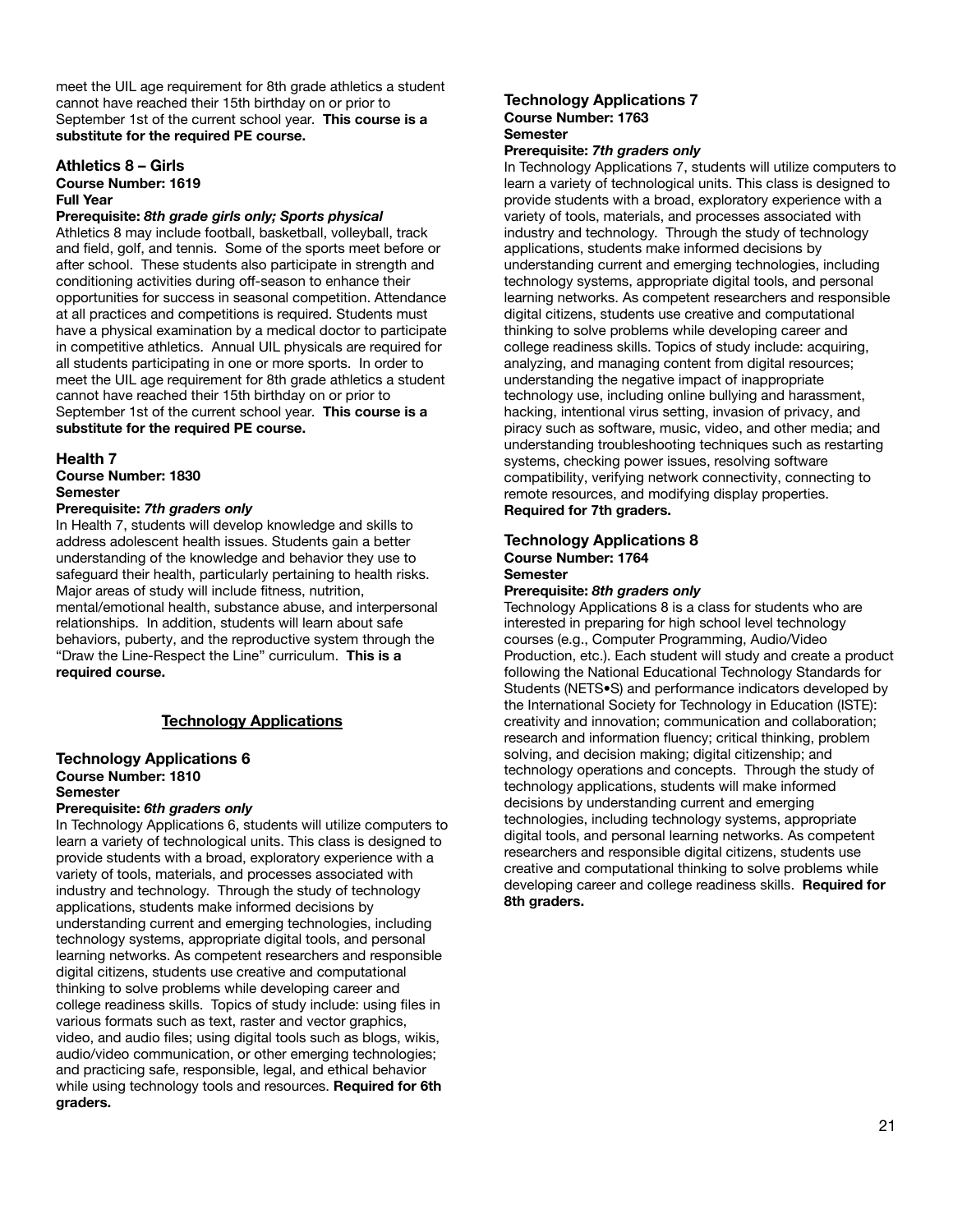### **Locally Developed Courses & Special Programs**

### **College and Career Readiness Course Number: 1992 Semester**

### **Prerequisite:** *8th graders only*

This course is designed to guide students through the development of a college and career readiness and achievement plan. Students will use interest inventory software or other tools available to explore college and career areas of personal interest. Students will use this information to explore educational requirements for various colleges and a variety of chosen career paths. **Required for 8th graders.**

### **Debate**

**Course Number: 1820 Semester**

### **Prerequisite:** *7th and 8th graders only*

This course focuses on debate as a medium to educate students regarding evolving platforms of social media and related legal, constitutional, and ethical issues. The course will highlight the debatable issues associated with digital citizenship, including the laws regarding social media, inappropriate usage, and online harassment. Students will also practice their research skills, reasoning ability, and critical thinking competency. They will apply these skills by sharing orally and in writing their developed opinions and research findings on course topics in a variety of debate formats including Lincoln/Douglas, Four Debater, and Socratic Seminar. This course does not earn high school credit.

### **G/T Enrichment Through Critical Thinking Course Number: 1726 (6th), 1727 (7th), 1728 (8th) Full Year**

### **Prerequisite:** *G/T identified*

Emphasis is on intellectual exploration and the development of critical thinking and problem solving through an appreciation of cultures. An enrichment curriculum integrates core content areas and explores the process of problem solving through both independent and team-based development of advanced projects. This class incorporates aspects of communication, character development and effective use of technology and resources. This course focuses on skill development in thinking, research, communication, and self-directed learning. Learners will receive instruction emphasizing research and communication skills. Learners are expected to develop high-level products reflecting individuality, creativity, and advanced thought. Assessment is based on both product quality and process skill. **This class is designed to meet specific needs of identified Gifted and Talented students**.

### **Introduction To Sports Medicine Course Number: 1994 Semester**

### **Prerequisite:** *8th graders only*

This introductory sports medicine class will provide students with a basic preview of the field of sports medicine. The course will cover topics to include: basic anatomy, assessment strategies, rehabilitation techniques, training theories, careers, and nutrition education. Introduction to Sports Medicine is a course designed for students who have an interest in a future career in the field of sports medicine or for anyone who would like to gain a basic understanding of injury prevention and recovery strategies. This course does not earn high school credit.

### **Math Masters 6**

### **Course Number: 1950 Full Year Prerequisite:** *6th graders only; Campus recommendation*

The Math Masters 6 course provides a rich, supportive curriculum to assist students in mastering foundation concepts through problem solving, reinforcement of skills, and the use of small group instruction. This class will provide students with additional support to help ensure success through the use of individualized, targeted instruction and interventions. The course includes topics, such as whole numbers, integers, rational numbers, proportional relationships, fractions, percentages, ratios, algebraic relationships, geometric relationships, equations and inequalities, graphical numeric representation, and personal financial literacy. **All students who failed to meet standard on the previous year's STAAR mathematics assessment, or who otherwise demonstrate need, will be placed in this academic support class. This course is a supplement to the student's regular grade-level math course and is taken as a required elective.**

### **Math Masters 7**

**Course Number: 1951 Full Year**

### **Prerequisite:** *7th graders only; Campus recommendation*

The Math Masters 7 course provides a rich, supportive curriculum to assist students in mastering foundation concepts through problem solving, reinforcement of skills, and the use of small group instruction. This class will provide students with additional support to help ensure success through the use of individualized, targeted instruction and interventions. The course includes topics, such as operations to solve problems with rational numbers, proportional relationships, probability and statistics, linear relationships, geometric relationships, one-variable equations and inequalities, statistical representations, and personal financial literacy. **All students who failed to meet standard on the previous year's STAAR mathematics assessment, or who otherwise demonstrate need, will be placed in this academic support class. This course is a supplement to the student's regular grade-level math course and is taken as a required elective.**

### **Math Masters 8**

**Course Number: 1952 Full Year Prerequisite:** *8th graders only; Campus recommendation*

The Math Masters 8 course provides a rich, supportive curriculum to assist students in mastering foundation concepts through problem solving, reinforcement of skills, and the use of small group instruction. This class will provide students with additional support to help ensure success through the use of individualized, targeted instruction and interventions. The course includes topics, such as irrational numbers, decimal and scientific notation, using proportional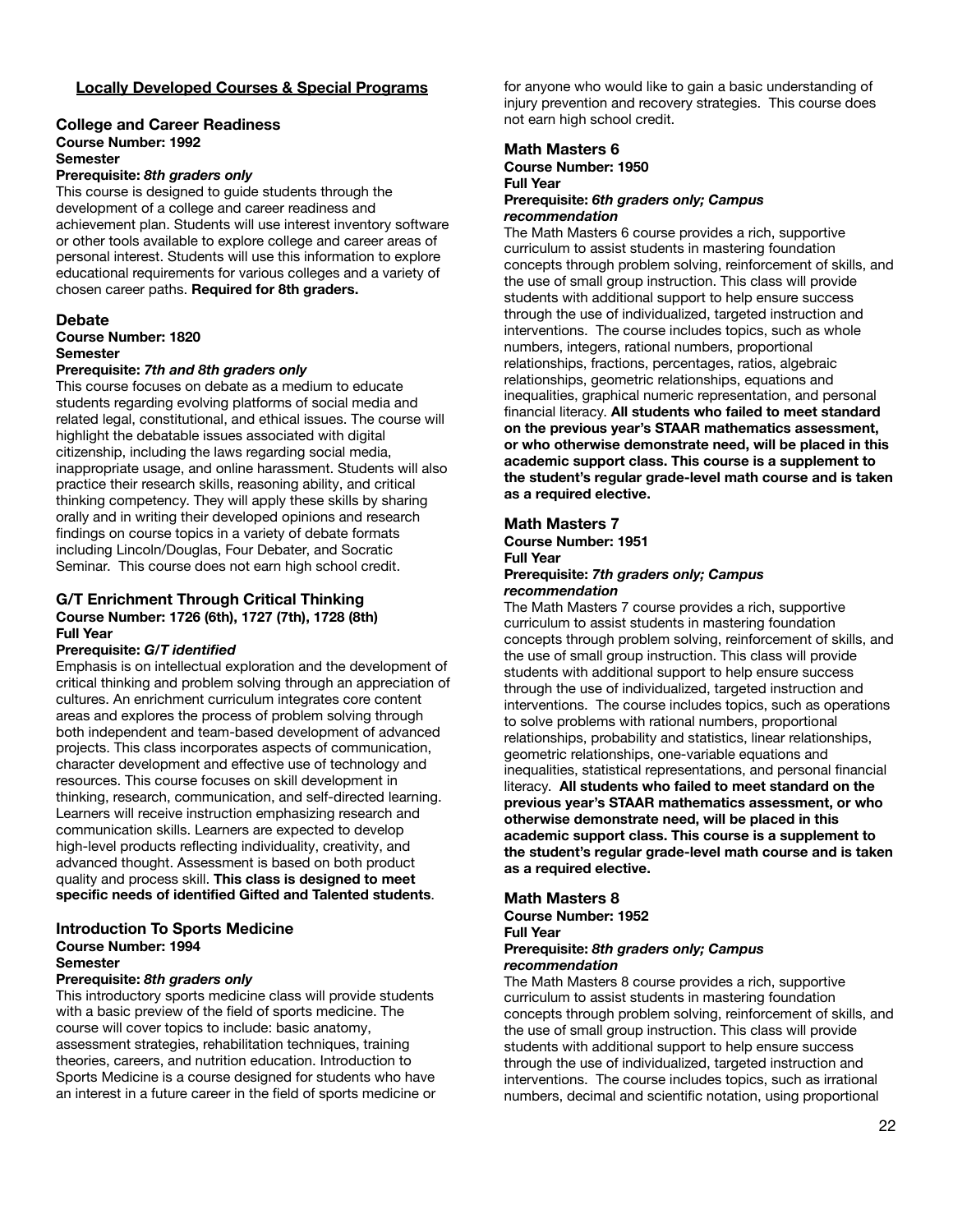relationships to describe dilations, proportional and non-proportional relationships involving slope, foundational concepts of functions, geometric formulas, equations and inequalities, foundational concepts of simultaneous linear equations, statistical procedures, and personal financial literacy. **All students who failed to meet standard on the previous year's STAAR mathematics assessment, or who otherwise demonstrate need, will be placed in this academic support class. This course is a supplement to the student's regular grade-level math course and is taken as a required elective.**

### **Mythbusters**

**Course Number: 1370 Semester**

**Prerequisite:** *7th and 8th graders only; Teacher approval* Separating truth from fiction can be tough. In Mythbusters, students will endeavor to find the truth as we put myths to the test in the classroom! Students will problem-solve, collaborate, and make new discoveries. This class is inspired by the hit TV show "Mythbusters." This course engages learners in problem solving in the areas of engineering, forensic science and emerging media. Through inquiry and project based learning, learners will hypothesize, acquire and analyze data, and formulate conclusions. Learners, as investigators, will experience science as the application of mathematics and science as a vehicle for making meaning within a scientific investigation.

### **Principles of Arts, Audio/Video Tech, and Communications**

**Course Number: 1811 Full Year**

### **Prerequisite:** *8th graders only; Previous success in a technology course*

Career and technical education instruction provides content aligned with challenging academic standards and relevant technical knowledge and skills for students to further their education and succeed in current or emerging professions. The Arts, Audio/Video Technology, and Communications Career Cluster focuses on careers in designing, producing, exhibiting, performing, writing, and publishing multimedia content including visual and performing arts and design, journalism, and entertainment services. Students who will excel in this class will possess a creative aptitude, a strong background in computer and technology applications, a strong academic foundation, and a proficiency in oral and written communication. Within this class, students will be expected to develop an understanding of the various and multifaceted career opportunities in this cluster and the knowledge, skills, and educational requirements for those opportunities. **Upon successful completion, this course grants high school credit. The grade earned will be factored into the student's high school GPA.**

### **Literature Lab 6**

**Course Number: 1983 Full Year**

**Prerequisite:** *6th graders only; Campus recommendation* The Reading Rally 6 course is in addition to the grade level language arts course and is designed for students who need assistance in mastering foundational reading skills. The course provides for individualized instruction to meet each student's

unique need in decoding, fluency, vocabulary development and comprehension. Students will be expected to read and write on a daily basis. **All students who failed to meet standard on the previous year's STAAR Reading assessment, or who otherwise demonstrate need, will be placed in this academic support class. This course is a supplement to the student's regular grade-level ELAR course and is taken as a required elective.**

### **Literature Lab 7 Course Number: 1984 Full Year**

**Prerequisite:** *7th graders only; Campus recommendation* The Reading Rally 7 course is in addition to the grade level language arts course and is designed for students who need assistance in mastering foundational reading skills with support for writing. The course provides for individualized instruction to meet each student's unique need in decoding, fluency, vocabulary development and comprehension. Students will be expected to read and write on a daily basis. **All students who failed to meet standard on the previous year's STAAR Reading assessment, or who otherwise demonstrate need, will be placed in this academic support class. This course is a supplement to the student's regular grade-level ELAR course and is taken as a required elective.**

### **Literature Lab 8**

**Course Number: 1985 Full Year**

**Prerequisite:** *8th graders only; Campus recommendation* The Reading Rally 8 course is in addition to the grade level language arts course and is designed for students who need assistance in mastering foundational reading skills. The course provides for individualized instruction to meet each student's unique need in decoding, fluency, vocabulary development and comprehension. Students will be expected to read and write on a daily basis. **All students who failed to meet standard on the previous year's STAAR Reading assessment, or who otherwise demonstrate need, will be placed in this academic support class. This course is a supplement to the student's regular grade-level ELAR course and is taken as a required elective.**

### **Speech Course Number: 1707 Semester**

### **Prerequisite:** *6th graders only*

Communication is an integral part of our social, cultural, and academic lives; therefore, students should develop effective communication skills to further their academic pursuits and to prepare for interaction in social, civic, and professional roles. In this course, students will develop skills focused on five identifiable functions of expressing and responding appropriately to feelings, participating in social traditions, informing, persuading, creating, and imagining. To become competent communicators, students will develop and apply skills in using oral language, nonverbal communication, and listening in interpersonal, group, academic, and public contexts. This course does not earn high school credit.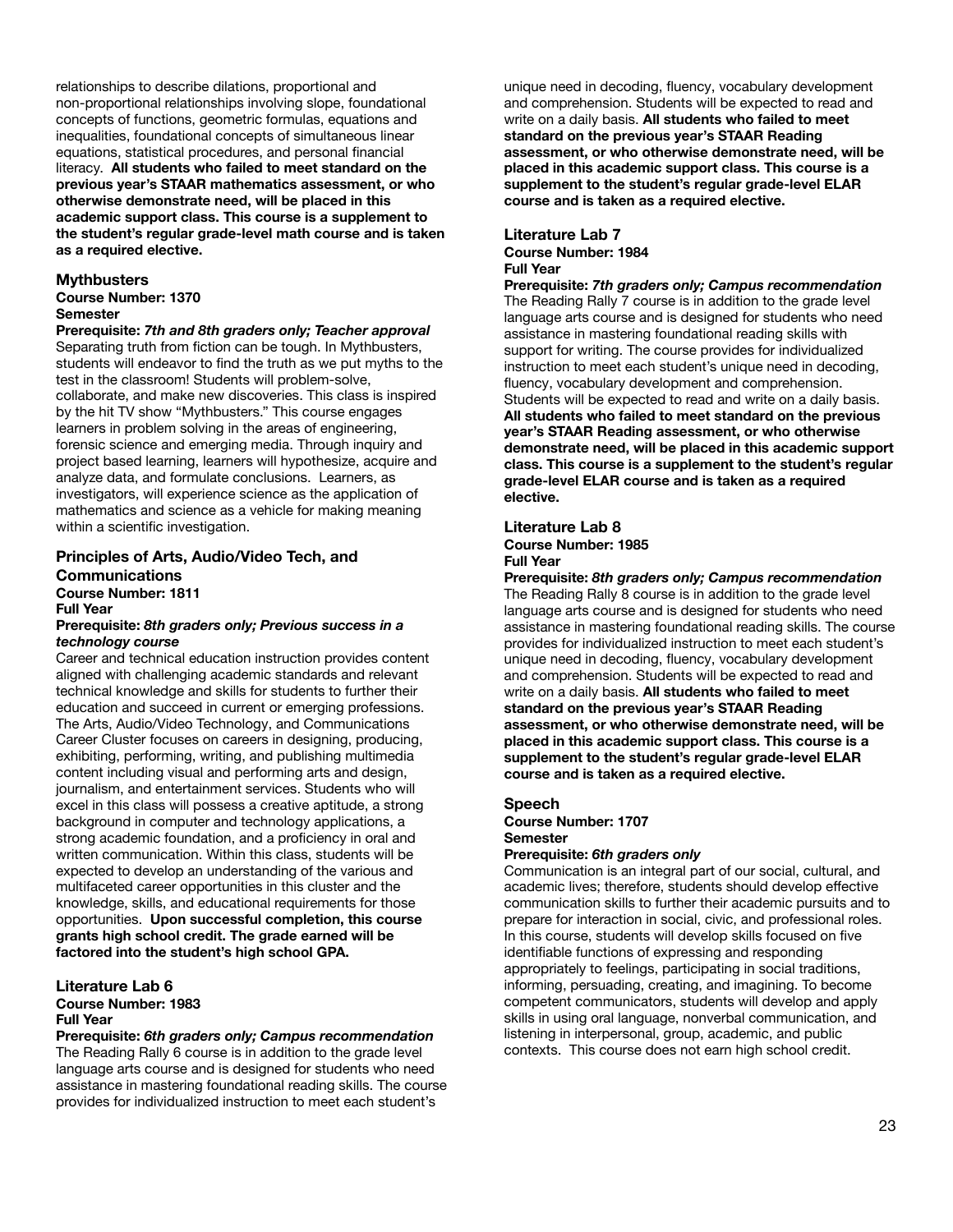### **Student Aide Course Number: 2000 Semester**

### **Prerequisite:** *8th graders only; Administrator approval*

The Student Aide course is designed to allow students the opportunity to learn responsibility through assisting educational professionals. Skills that may be learned are as follows: filing, phone etiquette, peer assistance, use of office equipment, communication skills, and others. Because confidentiality and quality of work are essential for this position, the student may not have a history of disciplinary infractions, and will need a teacher recommendation and an administrator's approval**.**

### **Viking Valor Course Number: 1860 Semester**

### **Prerequisite:** *6th graders only*

The Viking Valor class consists of several basic units of study: 1. Utilizing resources (Middle School transition, time management, study skills, multimedia tools);

2. Communication (building positive relationships and presenting information effectively);

3. Critical thinking and problem solving; and

4. Character development (anti-bullying, citizenship, and positive behavior development). **Required for 6th graders.**

### **Yearbook**

**Course Number: 1215**

### **Full Year**

### **Prerequisite:** *7th and 8th graders only*

Yearbook is a course designed for highly motivated, independent, and creative individuals who wish to learn how to create and design a school yearbook using desktop publishing software. In addition to creating the yearbook, students will learn about and discuss age-appropriate social issues and character education to design visual media and promote awareness and demonstrate mastery. This course does not earn high school credit.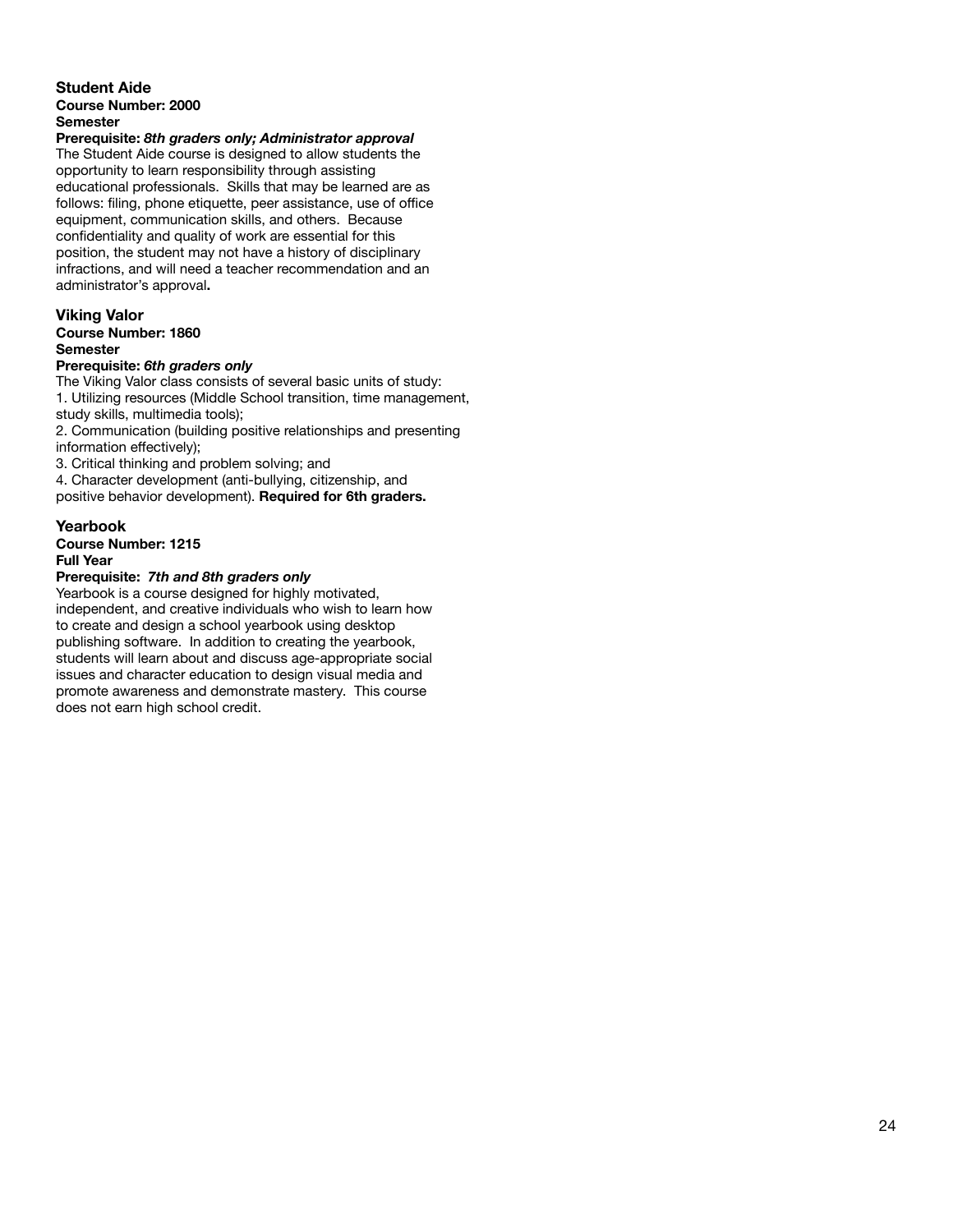### **APPENDIX A**

### **Program of Studies for Middle School Students**

| 6 <sup>th</sup> Grade                                                                                                                                                                                                                                             | 7 <sup>th</sup> Grade                                                                                                                                                                                                                                                                     | 8 <sup>th</sup> Grade                                                                                                                                                                                                                                                                                                                                                                                                                                                                                                          |
|-------------------------------------------------------------------------------------------------------------------------------------------------------------------------------------------------------------------------------------------------------------------|-------------------------------------------------------------------------------------------------------------------------------------------------------------------------------------------------------------------------------------------------------------------------------------------|--------------------------------------------------------------------------------------------------------------------------------------------------------------------------------------------------------------------------------------------------------------------------------------------------------------------------------------------------------------------------------------------------------------------------------------------------------------------------------------------------------------------------------|
| English Language Arts 6<br>or<br>College Readiness English Language Arts 6                                                                                                                                                                                        | English Language Arts 7<br>or<br>College Readiness English Language Arts 7                                                                                                                                                                                                                | English Language Arts 8<br>or<br>College Readiness English Language Arts 8                                                                                                                                                                                                                                                                                                                                                                                                                                                     |
| Math 6<br><b>or</b><br>College Readiness Math 6*<br>*See entry requirements.                                                                                                                                                                                      | Math 7<br><b>or</b><br>College Readiness Math 7*<br>*See entry requirements.                                                                                                                                                                                                              | Math 8<br>or<br>HS Algebra I*<br>*See entry requirements.                                                                                                                                                                                                                                                                                                                                                                                                                                                                      |
| Science 6                                                                                                                                                                                                                                                         | Science 7<br>or<br>College Readiness Science 7                                                                                                                                                                                                                                            | Science 8<br>or<br>College Readiness Science 8                                                                                                                                                                                                                                                                                                                                                                                                                                                                                 |
| World Cultures 6                                                                                                                                                                                                                                                  | Texas History 7                                                                                                                                                                                                                                                                           | U.S. History 8                                                                                                                                                                                                                                                                                                                                                                                                                                                                                                                 |
| PE <sub>6</sub><br><b>or</b><br>Pre-Athletics 6                                                                                                                                                                                                                   | PE <sub>7</sub><br>or<br><b>Athletics 7</b>                                                                                                                                                                                                                                               | PE <sub>8</sub><br><b>or</b><br>Athletics 8                                                                                                                                                                                                                                                                                                                                                                                                                                                                                    |
| Viking Valor + 1 semester elective below                                                                                                                                                                                                                          | Health $+1$ semester elective below                                                                                                                                                                                                                                                       | 1 full year or 2 semester electives below                                                                                                                                                                                                                                                                                                                                                                                                                                                                                      |
| 1 full year or 2 semesters electives:<br>Art 6 (Semester)<br><b>Beginning Band</b><br>G/T Enrichment: Critical Thinking*<br>Literature Lab 6*<br>Math Masters 6*<br>Mythbusters (Semester)<br>Speech (Semester)<br>Tech Apps 6 (Semester)<br>Theatre 6 (Semester) | 1 full year or 2 semesters electives:<br>Art 7 (Semester)<br><b>Beginning Band</b><br>Beginning Spanish (Semester)<br>Debate (Semester)<br>G/T Enrichment: Critical Thinking*<br>Literature Lab 7*<br>Math Masters 7*<br>Symphonic Band<br>Tech Apps 7 (Semester)<br>Theatre 7 (Semester) | 1 full year or 2 semesters electives:<br>Art 8 (Semester)<br><b>Beginning Band</b><br>Beginning Spanish (Semester)<br>College & Career Readiness (Semester)<br>Debate (Semester)<br>G/T Enrichment: Critical Thinking*<br>HS Credit: Marching/Concert Band I<br>HS Credit: Spanish I<br>Intro to Sports Medicine (Semester)<br>Yearbook<br>Literature Lab 8*<br>Math Masters 8*<br>HS Credit: Principles of Arts, Audio/Video Tech,<br>and Communications<br>Student Aide (Semester)<br>Symphonic Band<br>Theatre 8 (Semester) |

*\*Must meet qualifications*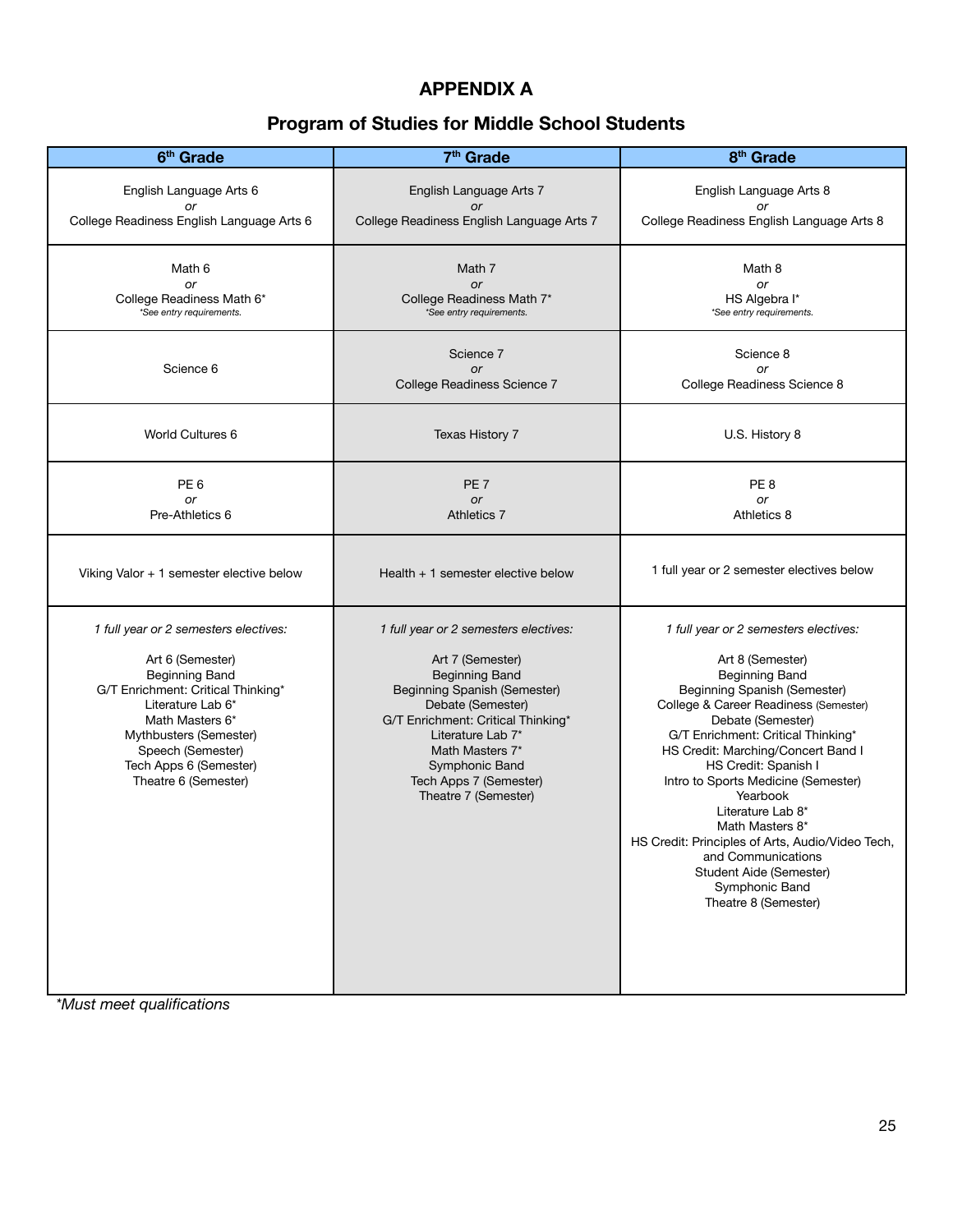### **APPENDIX B**

### **Foundation High School Program Graduation Plan Side-by-Side**

| <b>Foundation High School Program</b><br>22 Credits Required by State<br>28 Credits Required by LVISD | <b>Foundation High School Program</b><br><b>Plus Endorsement</b><br>26 Credits Required by State<br>28 Credits Required by LVISD | <b>Distinguished Level of</b><br><b>Achievement</b><br>26 Credits Required by State<br>28 Credits Required by LVISD<br>Required for Automatic Admission (top 10%) to<br>Texas state colleges and universities |  |
|-------------------------------------------------------------------------------------------------------|----------------------------------------------------------------------------------------------------------------------------------|---------------------------------------------------------------------------------------------------------------------------------------------------------------------------------------------------------------|--|
| 4 English Credits: ELA, I, II, III, one                                                               | 4 English Credits: ELA, I, II, III, one                                                                                          | 4 English Credits: ELA, I, II, III, one                                                                                                                                                                       |  |
| advanced English course                                                                               | advanced English course                                                                                                          | advanced English course                                                                                                                                                                                       |  |
| 3 Math Credits: Algebra I, Geometry,                                                                  | 4 Math Credits: Algebra I, Geometry,                                                                                             | 4 Math Credits: Algebra I, Geometry,                                                                                                                                                                          |  |
| one credit in any authorized math                                                                     | two credits in any authorized                                                                                                    | Algebra II, one credit in any authorized                                                                                                                                                                      |  |
| course                                                                                                | advanced math course                                                                                                             | advanced math course                                                                                                                                                                                          |  |
| 3 Science Credits: Biology, two credits                                                               | 4 Science Credits: Biology, three                                                                                                | 4 Science Credits: Biology, three                                                                                                                                                                             |  |
| in any authorized advanced science                                                                    | credits in any authorized advanced                                                                                               | credits in any authorized advanced                                                                                                                                                                            |  |
| course                                                                                                | science course                                                                                                                   | science course                                                                                                                                                                                                |  |
| 3 Social Studies Credits: World                                                                       | 3 Social Studies Credits: World                                                                                                  | 3 Social Studies Credits: World                                                                                                                                                                               |  |
| Geography or World History, U.S.                                                                      | Geography or World History, U.S.                                                                                                 | Geography or World History, U.S.                                                                                                                                                                              |  |
| History, Government, Economics                                                                        | History, Government, Economics                                                                                                   | History, Government, Economics                                                                                                                                                                                |  |
| 2 Languages Other Than English                                                                        | 2 Languages Other Than English                                                                                                   | 2 Languages Other Than English                                                                                                                                                                                |  |
| Credits                                                                                               | Credits                                                                                                                          | Credits                                                                                                                                                                                                       |  |
| 1 Physical Education Credit                                                                           | 1 Physical Education Credit                                                                                                      | 1 Physical Education Credit                                                                                                                                                                                   |  |
| 1 Fine Arts Credit                                                                                    | 1 Fine Arts Credit                                                                                                               | 1 Fine Arts Credit                                                                                                                                                                                            |  |
| .5 Professional Communications                                                                        | .5 Professional Communications                                                                                                   | .5 Professional Communications                                                                                                                                                                                |  |
| Credit <sup>*</sup>                                                                                   | Credit*                                                                                                                          | Credit <sup>*</sup>                                                                                                                                                                                           |  |
| .5 Lifetime Nutrition & Wellness                                                                      | .5 Lifetime Nutrition & Wellness                                                                                                 | .5 Lifetime Nutrition & Wellness                                                                                                                                                                              |  |
| Credit*                                                                                               | Credit*                                                                                                                          | Credit <sup>*</sup>                                                                                                                                                                                           |  |
| 1 Money Matters                                                                                       | 1 Money Matters                                                                                                                  | 1 Money Matters                                                                                                                                                                                               |  |
| Credit*                                                                                               | Credit*                                                                                                                          | Credit*                                                                                                                                                                                                       |  |
|                                                                                                       | <b>Endorsement Coherent Sequence</b><br>Credits                                                                                  | <b>Endorsement Coherent Sequence</b><br>Credits                                                                                                                                                               |  |
| <b>Elective Credits</b>                                                                               | Elective Credits                                                                                                                 | <b>Elective Credits</b>                                                                                                                                                                                       |  |
| Lago Vista ISD Requires 28 Credits                                                                    | Lago Vista ISD Requires 28 Credits                                                                                               | Lago Vista ISD Requires 28 Credits                                                                                                                                                                            |  |
| to Graduate                                                                                           | to Graduate                                                                                                                      | to Graduate                                                                                                                                                                                                   |  |

\*Lago Vista ISD requirement in order to meet State-required curriculum elements.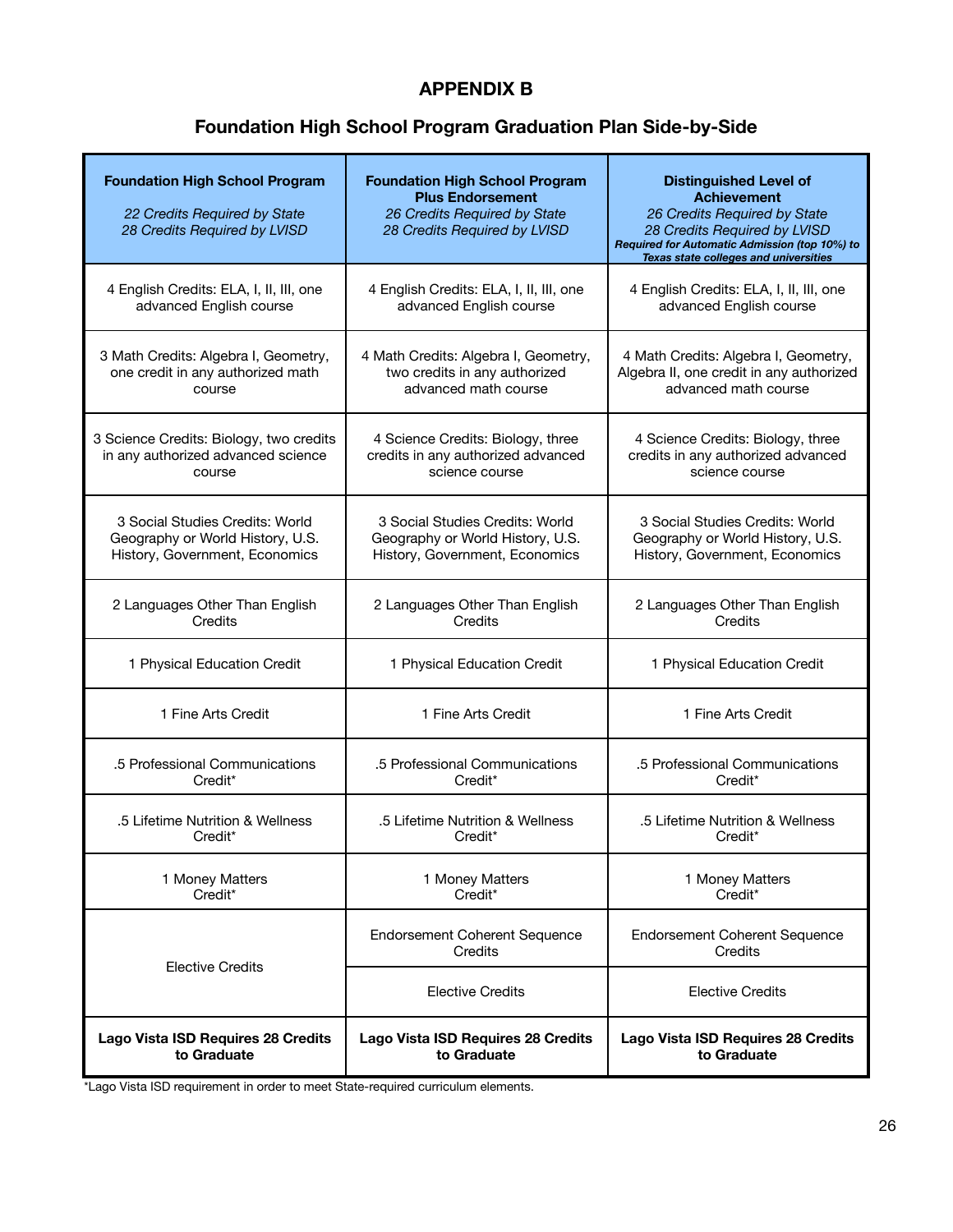### **APPENDIX C**

### **Lago Vista ISD Middle School College Readiness Math Sequence**